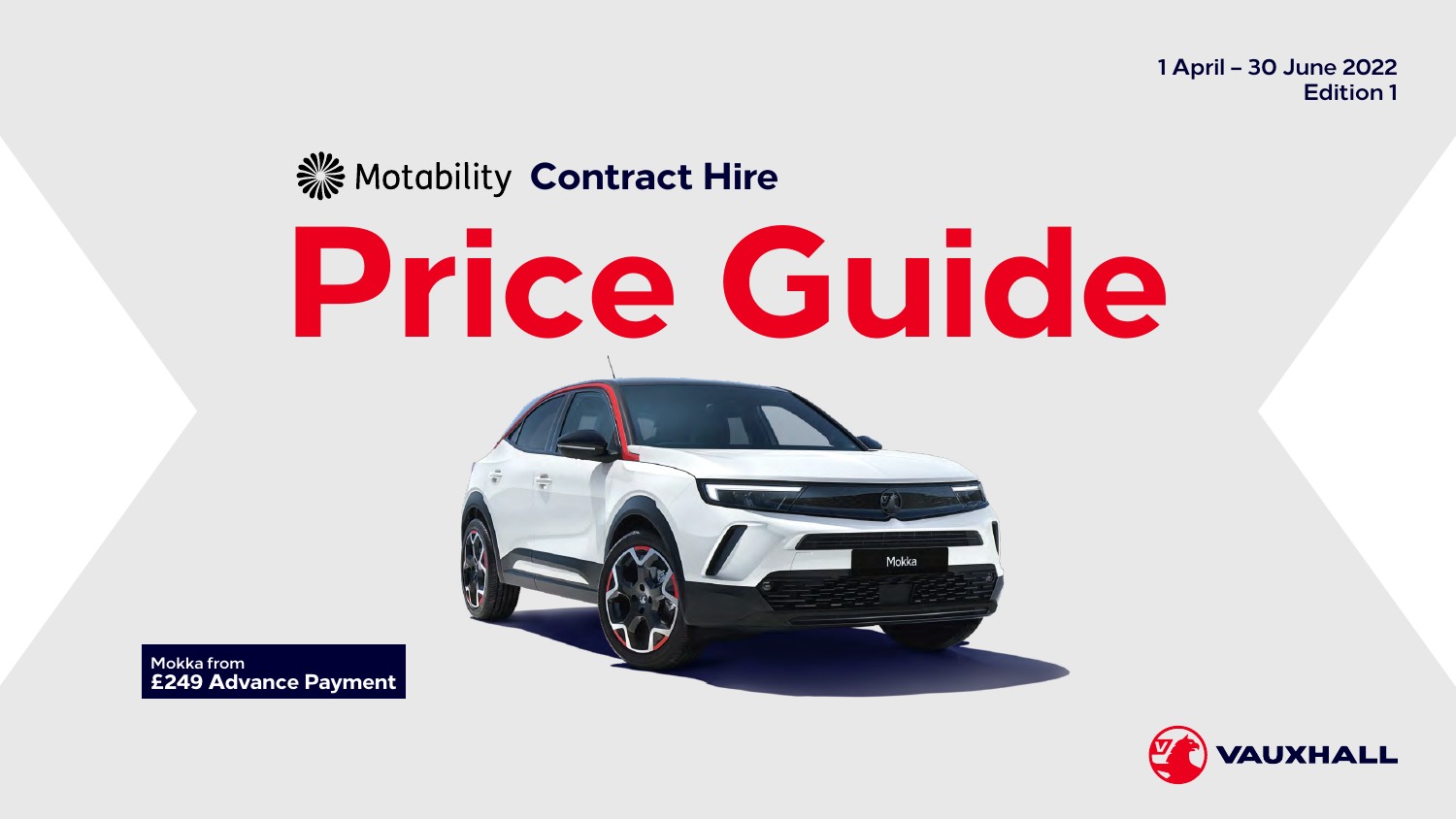Brilliant paint, metallic or premium two-coat paint included with each lease. Parking sensors included with each lease except on Crossland where they are currently unavailable. Tri-coat premium paint is free of charge on the New Grandland or available as an additional extra-cost at full option price across the remaining range. Visit us online at **[vauxhall.co.uk/motability](http://vauxhall.co.uk/motability)** For more information please contact Vauxhall Motability free on **0345 144 7744** or email **motability.customer@vauxhall.co.uk**

## Contents To find the information you want use the links below to navigate around the guide:

| Introduction                         | Corsa-e              |
|--------------------------------------|----------------------|
| <b>Best Value Offers - Manual</b>    | <b>All-new Astra</b> |
| <b>Best Value Offers - Automatic</b> | Mokka                |
| Corsa                                | Mokka-e              |

Crossland New Grandland Combo-e Life Vivaro-e Life



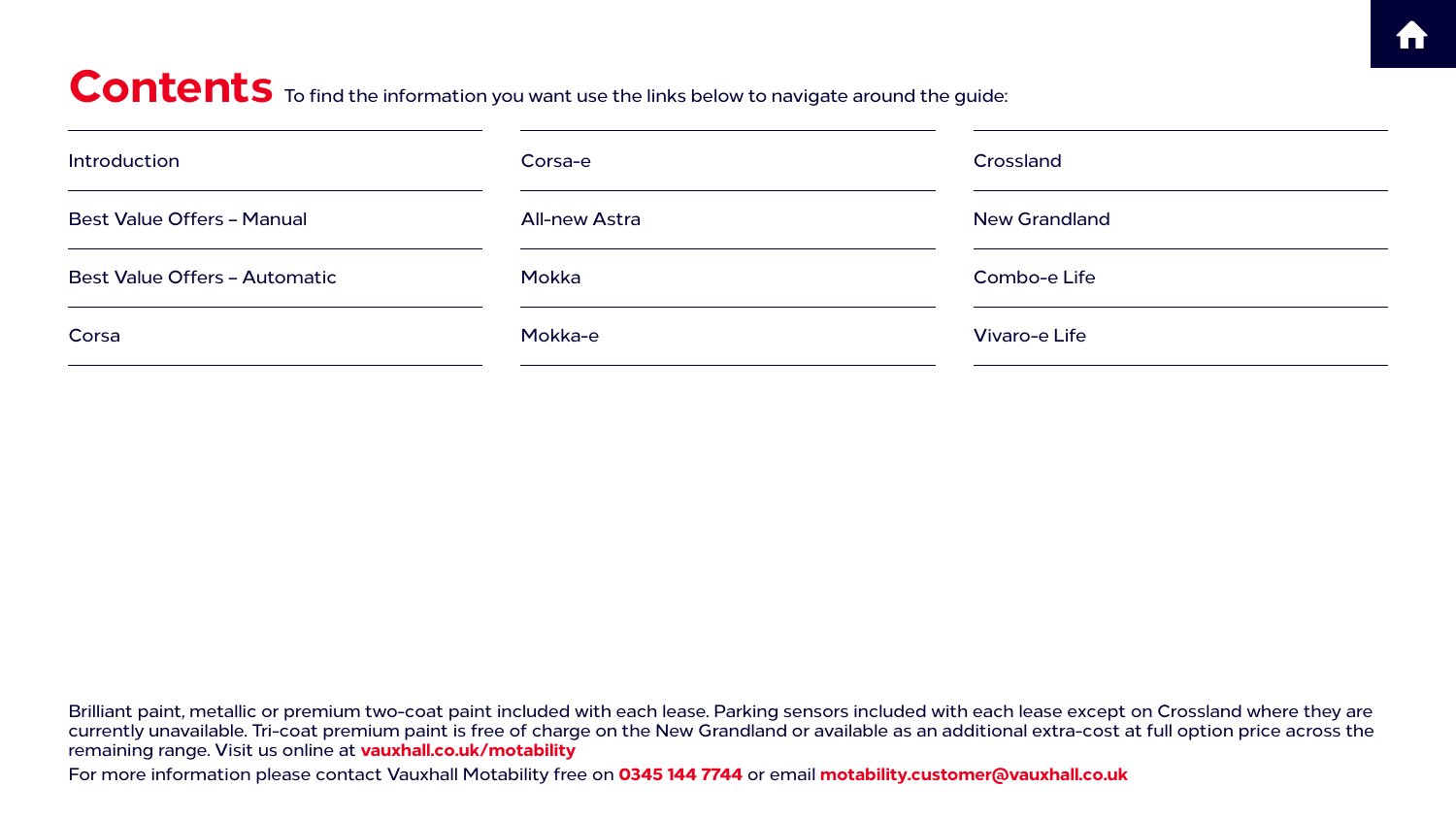### **Payment Glossary**

| <b>DLA</b>                                          | <b>Disability Living Allowance.</b>                                                                                                                                                                                                         |
|-----------------------------------------------------|---------------------------------------------------------------------------------------------------------------------------------------------------------------------------------------------------------------------------------------------|
| <b>WPMS</b>                                         | War Pensioners' Mobility Supplement.                                                                                                                                                                                                        |
| <b>F/W Rental</b>                                   | This is subject to change on a quarterly basis. T/A (Total Amount) indi<br>is commuted for the period of the contract and subsequent increases<br>Where a monetary value is shown, any subsequent increase in the allo<br>to the recipient. |
| <b>Advance Payment</b><br><b>PIP</b><br><b>AFIP</b> | This is subject to change on a quarterly basis.<br>Personal Independence Payment.<br>Armed Forces Independence Payment.                                                                                                                     |

## **Introduction**

Vauxhall's wide range already offers outstanding levels of refinement, flexibility and style, whilst combining excellent fuel economy with ever-lower emissions. Plus, with the introduction of fully electric models, the choice is there to future proof your mobility.

All of our models offer outstanding value for money too. The Mokka-e Ultimate for example are available from Nil Advance Payment.

And now we've got more fantastic deals for you too.

- **• Many models available from Nil Advance Payment**
- **Parking sensors on most models free of charge!**
- **• Two-coat metallic/pearlescent/premium and brilliant paint on all models – free of charge!**
- **• Tri-coat premium paint is free of charge on the New Grandland or available as an additional extra-cost at full option price across the remaining range**

So you see, there's never been a better time to get into a new Vauxhall.

As a founder member of the Motability Scheme, Vauxhall is a major supplier of vehicles to disabled drivers and their families. Our Motability New Car Contract Hire Scheme lets you drive a brand new Vauxhall in exchange for all or part of the Higher Rate Mobility Component of the Disability Living Allowance, Armed Forces Independent Payment or War Pensioners' Mobility Supplement. If you are an existing Motability customer, the change from the Disability Living Allowance (DLA) to the Personal Independence Payment (PIP) may affect your eligibility. However, the Motability Scheme will continue to lease cars to disabled people who receive the Enhanced Rate of the Mobility Component of PIP, which has the same value as the Higher Rate Mobility Component of DLA. Your nearest Motability-approved Vauxhall Retailer will be glad to advise you on the car that's right for you.

> The facilities offered are for the hire (bailment) of goods. The Motability Contract Hire Scheme is administered by Motability Operations Limited (Registered Company No.1373876), City Gate House, 22 Southwark Bridge Road, London, SE1 9HB. Offers valid from 1 April – 30 June. To qualify you must be in receipt of the Higher Rate Mobility Component of the Disability Living Allowance, the Enhanced Rate Mobility Component of the Personal Independence Payment, the War Pensioners' Mobility Supplement or the Armed Forces Independent Payment, which will be taken in lieu of the four weekly rental. Full written details, including terms and conditions, are available on request. All information correct at time of publication.





For more information please contact Vauxhall Motability free on **0345 144 7744** or email **motability.customer@vauxhall.co.uk**



icates that the current allowance s in the allowance are forfeited. owance will be paid by the DWP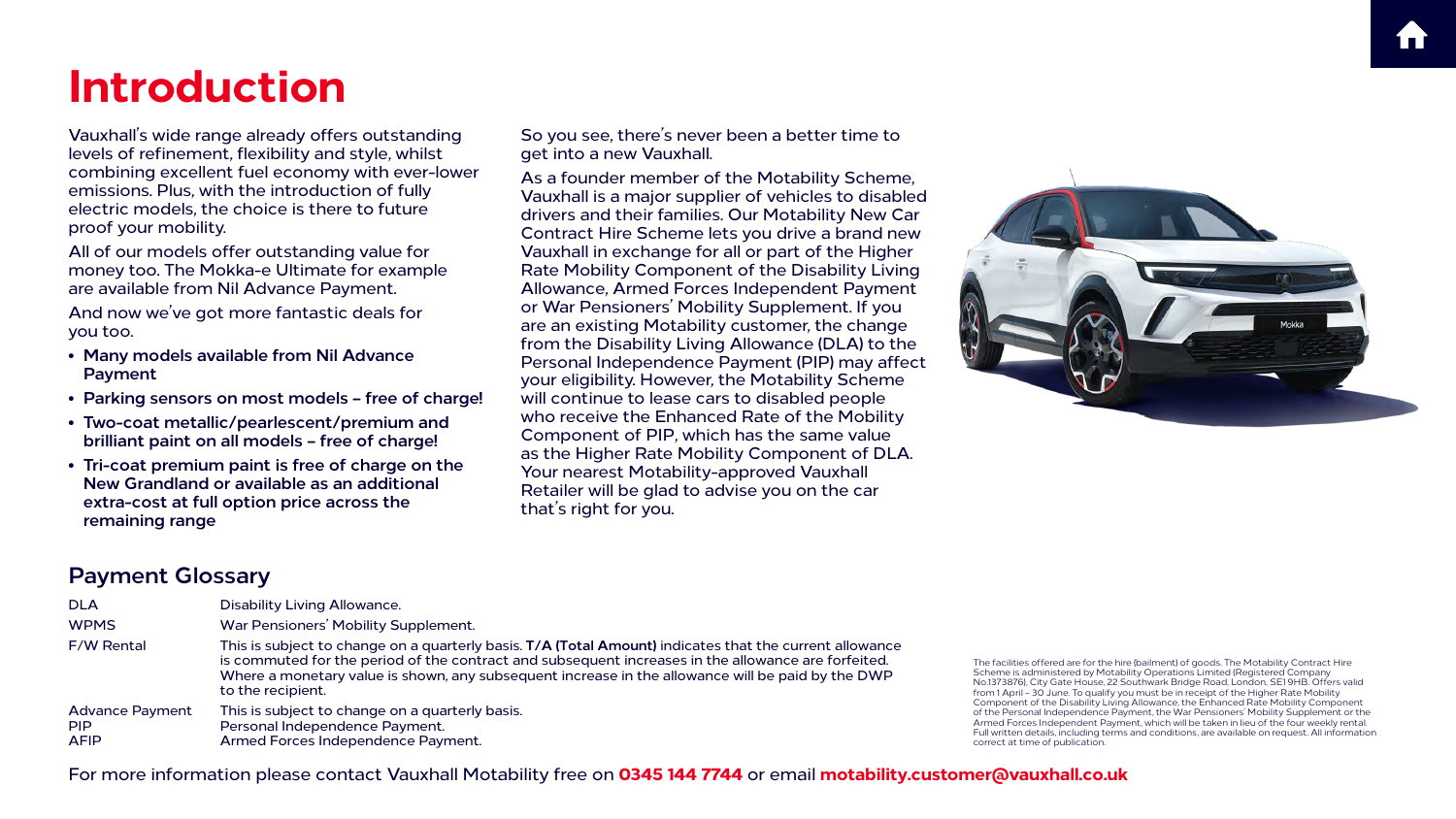For more information please contact Vauxhall Motability free on **0345 144 7744** or email **motability.customer@vauxhall.co.uk**







## **Best Value Offers – Manual models**

**We've picked out some of our key offers for you below.**

|                                | <b>Disability Living</b><br><b>Allowance</b><br>(inc. PIP and AFIP) |                    |               |                                            | <b>Disability Living</b><br><b>Allowance</b><br>(inc. PIP and AFIP)                                                                                                                                     |                                     |  |
|--------------------------------|---------------------------------------------------------------------|--------------------|---------------|--------------------------------------------|---------------------------------------------------------------------------------------------------------------------------------------------------------------------------------------------------------|-------------------------------------|--|
| <b>Manual models</b>           |                                                                     | Advance<br>Payment | F/W<br>Rental | <b>Manual models</b>                       |                                                                                                                                                                                                         | F/W<br>Advance<br>Payment<br>Rental |  |
| Corsa                          | Elite Edition 1.2 (100PS) Turbo                                     | £49.00             | T/A           | Crossland                                  | Ultimate 1.2 (110PS) Turbo                                                                                                                                                                              | £999.00<br>T/A                      |  |
|                                | Ultimate 1.2 (100PS) Turbo                                          | <b>£0.00</b>       | T/A           | <b>New Grandland</b>                       | Ultimate 1.2 (130PS) Turbo                                                                                                                                                                              | T/A<br>£1,499.00                    |  |
| <b>All-new Astra Hatchback</b> | Design 1.2 (130PS) Turbo                                            | £249.00            | T/A           |                                            | Please note: Vehicles with BlueInjection technology will need regular AdBlue® top-ups also between<br>servicing requirements. An indicator integrated into the on-board computer will warn you when you |                                     |  |
|                                | All-new Astra Sport Tourer GS Line 1.2 (130PS) Turbo                | £449.00            | T/A           | (in the versions respectively applicable). | need to top up. More information under vauxhall.co.uk/adblue.html<br>In accordance with regulations R (EC) No. 715/2007 and R (EC) No. 692/2008                                                         |                                     |  |
| <b>Mokka</b>                   | SRi Premium 1.2 (130PS) Turbo                                       | £249.00            | T/A           |                                            |                                                                                                                                                                                                         |                                     |  |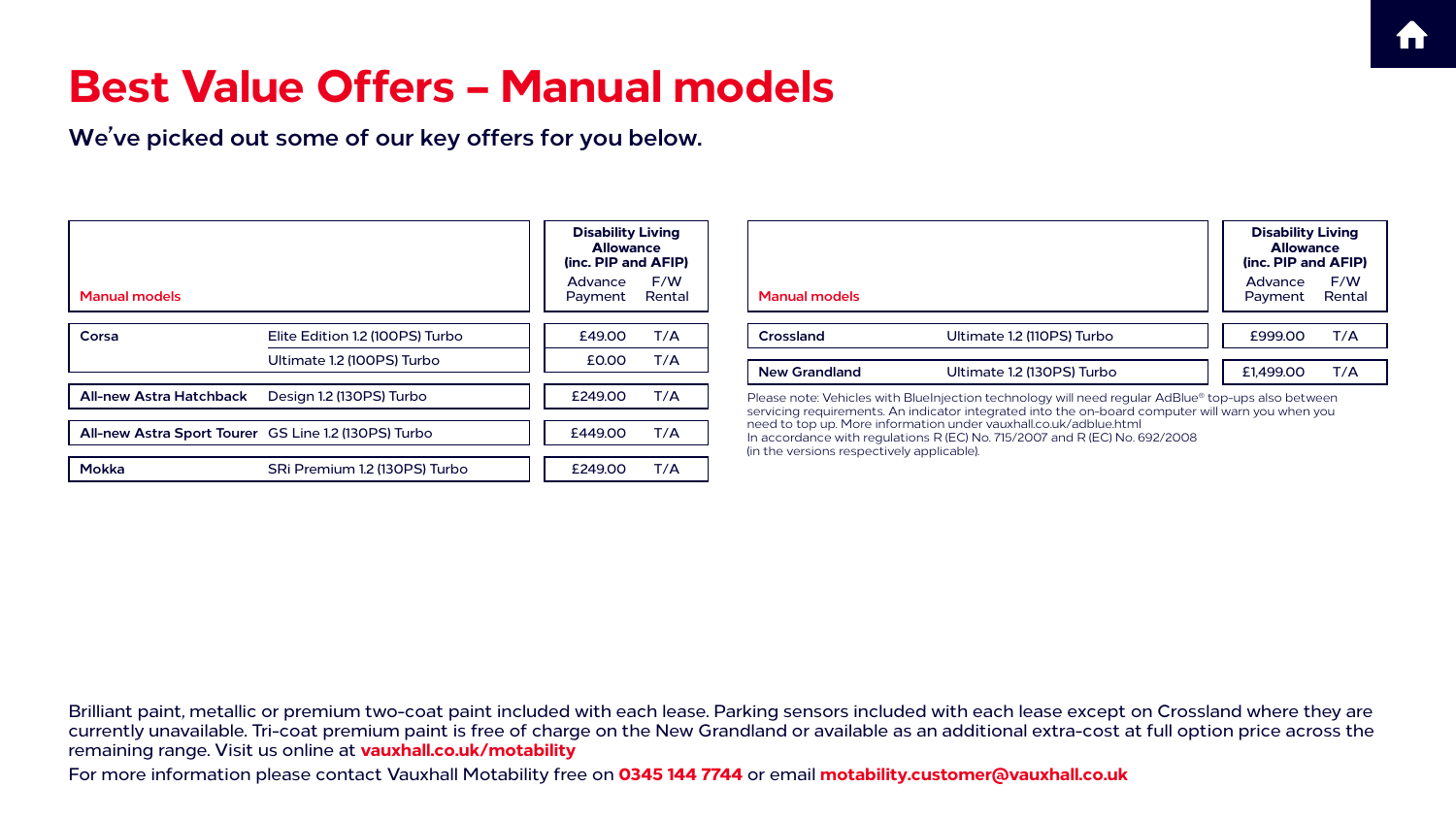For more information please contact Vauxhall Motability free on **0345 144 7744** or email **motability.customer@vauxhall.co.uk**

## **Best Value Offers – Automatic models**

**We've picked out some of our key offers for you below.**

|                                                           |                                    | <b>Disability Living</b><br><b>Allowance</b><br>(inc. PIP and AFIP) |               |
|-----------------------------------------------------------|------------------------------------|---------------------------------------------------------------------|---------------|
| <b>Automatic models</b>                                   |                                    | Advance<br>Payment                                                  | F/W<br>Rental |
| Corsa                                                     | Ultimate 1.2 (130PS) Turbo         | £0.00                                                               | T/A           |
| Corsa-e                                                   | <b>SRi Premium 11kW</b>            | £0.00                                                               | T/A           |
|                                                           | Elite Premium 11kW                 | £0.00                                                               | T/A           |
| <b>All-new Astra Hatchback</b>                            | GS Line 1.2 (130PS) Turbo          | £849.00                                                             | T/A           |
| All-new Astra Sport Tourer GS Line 1.2 (130PS) Turbo      |                                    | £949.00                                                             | T/A           |
| <b>All-new Astra Hatchback</b><br><b>Plug-in HYBRID-e</b> | GS Line 1.6 (180PS) Turbo/Electric | £6,549.00                                                           | T/A           |
| <b>Mokka</b>                                              | SRi Premium 1.2 (130PS) Turbo      | £849.00                                                             | T/A           |
| Mokka-e                                                   | Ultimate 11kW                      | £0.00                                                               | T/A           |
| <b>Crossland</b>                                          | Ultimate 1.2 (130PS) Turbo         | £1,249.00                                                           | T/A           |

| Advance<br>Payment<br><b>Automatic models</b><br><b>New Grandland</b><br>£2,449.00<br>Ultimate 1.5 (130PS) Turbo D<br><b>Combo-e Life</b><br>£3,799.00<br>SE 5-seater 7.4kW<br><b>Vivaro-e Life</b><br>Combi L 9-seater 7.4kW<br>£1,999.00<br>Please note: Vehicles with BlueInjection technology will need regular AdBlue® top-ups also between<br>servicing requirements. An indicator integrated into the on-board computer will warn you when you<br>need to top up. More information under vauxhall.co.uk/adblue.html<br>In accordance with regulations R (EC) No. 715/2007 and R (EC) No. 692/2008 | (in the versions respectively applicable). | <b>Disability Living</b><br><b>Allowance</b><br>(inc. PIP and AFIP) |               |
|----------------------------------------------------------------------------------------------------------------------------------------------------------------------------------------------------------------------------------------------------------------------------------------------------------------------------------------------------------------------------------------------------------------------------------------------------------------------------------------------------------------------------------------------------------------------------------------------------------|--------------------------------------------|---------------------------------------------------------------------|---------------|
|                                                                                                                                                                                                                                                                                                                                                                                                                                                                                                                                                                                                          |                                            |                                                                     | F/W<br>Rental |
|                                                                                                                                                                                                                                                                                                                                                                                                                                                                                                                                                                                                          |                                            |                                                                     | T/A           |
|                                                                                                                                                                                                                                                                                                                                                                                                                                                                                                                                                                                                          |                                            |                                                                     | T/A           |
|                                                                                                                                                                                                                                                                                                                                                                                                                                                                                                                                                                                                          |                                            |                                                                     | T/A           |
|                                                                                                                                                                                                                                                                                                                                                                                                                                                                                                                                                                                                          |                                            |                                                                     |               |
|                                                                                                                                                                                                                                                                                                                                                                                                                                                                                                                                                                                                          |                                            |                                                                     |               |
|                                                                                                                                                                                                                                                                                                                                                                                                                                                                                                                                                                                                          |                                            |                                                                     |               |
|                                                                                                                                                                                                                                                                                                                                                                                                                                                                                                                                                                                                          |                                            |                                                                     |               |





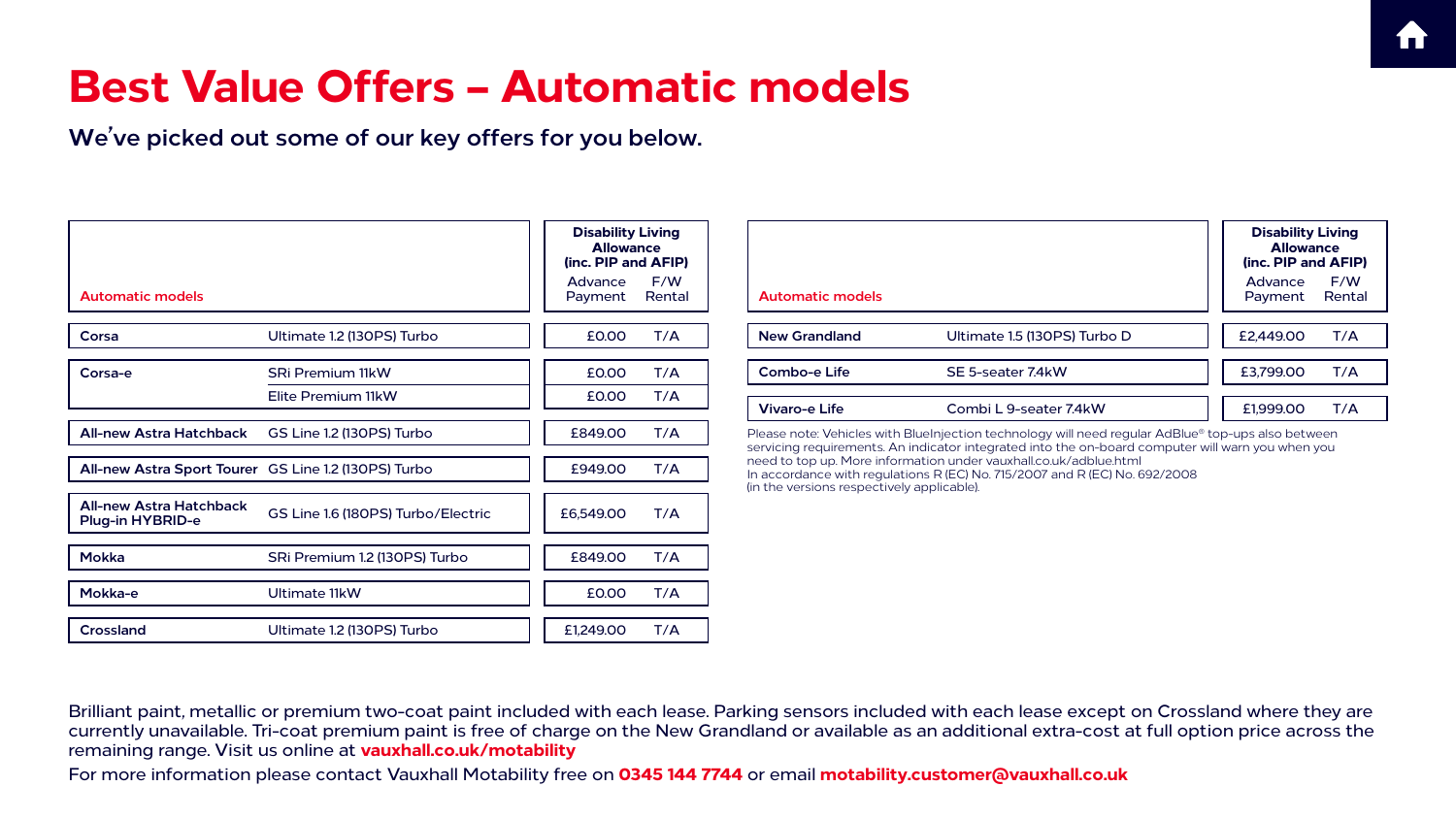For more information please contact Vauxhall Motability free on **0345 144 7744** or email **motability.customer@vauxhall.co.uk**





## **Corsa 5-door Hatchback**





|                      | Corsa 5-door Hatchback<br><b>Manual models available from Nil Advance Payment</b> |                            |                    | High spec, great value<br>Elite Edition 1.2 (100PS) Turbo<br>• Panoramic rear-view camera<br>• Electrically heated front seats<br>and heated steering wheel |                     |                                                      |               |                         |                         |                                                 |  |
|----------------------|-----------------------------------------------------------------------------------|----------------------------|--------------------|-------------------------------------------------------------------------------------------------------------------------------------------------------------|---------------------|------------------------------------------------------|---------------|-------------------------|-------------------------|-------------------------------------------------|--|
|                      |                                                                                   |                            |                    | <b>Disability Living Allowance</b>                                                                                                                          | (inc. PIP and AFIP) | <b>War Pensioners' Mobility</b><br><b>Supplement</b> |               | <b>Fuel economy mpg</b> |                         | <b>Combined</b><br>CO <sub>2</sub><br>emissions |  |
| <b>Models</b>        |                                                                                   | <b>Fuel</b><br><b>Type</b> | <b>VTN</b><br>Code | <b>Advance</b><br>Payment                                                                                                                                   | F/W<br>Rental       | <b>Advance</b><br>Payment                            | F/W<br>Rental | <b>Combined</b><br>Low  | <b>Combined</b><br>High | $(g/km)^*$ –<br>pack code                       |  |
| <b>Manual</b>        |                                                                                   |                            |                    |                                                                                                                                                             |                     |                                                      |               |                         |                         |                                                 |  |
| <b>SRi Edition</b>   | 1.2 (100PS) Turbo                                                                 | Petrol                     | 678048             | £0.00                                                                                                                                                       | T/A                 | <b>£0.00</b>                                         | £65.79        | 47.9                    | 52.3                    | 119                                             |  |
| <b>Elite Edition</b> | 1.2 (75PS)                                                                        | Petrol                     | 679646             | £0.00                                                                                                                                                       | T/A                 | <b>£0.00</b>                                         | £65.79        | 47.8                    | 52.3                    | 121                                             |  |
|                      | 1.2 (100PS) Turbo                                                                 | Petrol                     | 679645             | £49.00                                                                                                                                                      | T/A                 | £0.00                                                | £66.11        | 47.9                    | 52.3                    | <b>120</b>                                      |  |
|                      | 1.5 (102PS) Turbo D                                                               | <b>Diesel</b>              | 679643             | <b>£0.00</b>                                                                                                                                                | T/A                 | £0.00                                                | £65.79        | 62.8                    | 70.6                    | 107                                             |  |
| <b>Ultimate</b>      | <b>1.2 (100PS) Turbo</b>                                                          | <b>Petrol</b>              | 678045             | £0.00                                                                                                                                                       | T/A                 | £0.00                                                | £65.79        | 47.9                    | 52.3                    | <b>119</b>                                      |  |

 $^{*\!}$ WLTP Figures shown are for comparison purposes and should only be compared to the fuel consumption and CO<sub>2</sub> values of other cars tested to the same technical standard. The fuel consumption achieved, and CO<sub>2</sub> produced, in real world conditions will depend upon a number of factors including, but not limited to: the accessories fitted (pre and post registration); variations in weather; personal driving style; vehicle load and route characteristics. For more information, contact your local Vauxhall Retailer. WLTP Combined CO2 (g/km) figures, are based on a configured vehicle as per pack code for UK with no options fitted.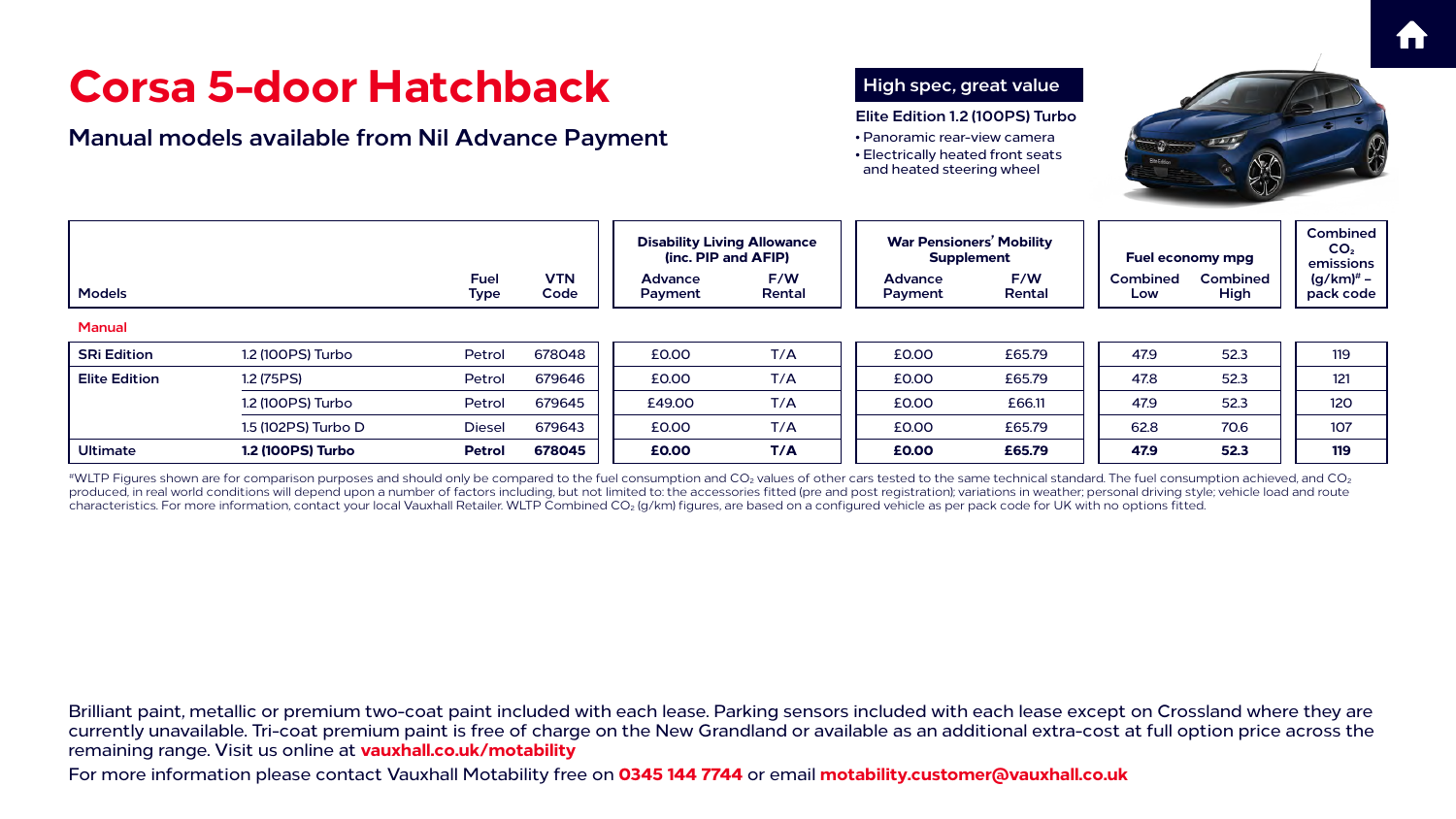For more information please contact Vauxhall Motability free on **0345 144 7744** or email **motability.customer@vauxhall.co.uk**





## **Corsa 5-door Hatchback**





|  |                                                                    |                                                  |                                    | <b>Disability Living Allowance</b>                                                                                           |                                                    | touchscreen<br>• Leather seat trim<br>• Panoramic rear-view camera<br><b>War Pensioners' Mobility</b> |                                                                                                                                                       |                      |                                                         |
|--|--------------------------------------------------------------------|--------------------------------------------------|------------------------------------|------------------------------------------------------------------------------------------------------------------------------|----------------------------------------------------|-------------------------------------------------------------------------------------------------------|-------------------------------------------------------------------------------------------------------------------------------------------------------|----------------------|---------------------------------------------------------|
|  | <b>Fuel</b>                                                        | <b>VTN</b>                                       | Advance                            | F/W                                                                                                                          | <b>Advance</b>                                     | F/W                                                                                                   | <b>Combined</b>                                                                                                                                       | <b>Combined</b>      | CO <sub>2</sub><br>emissio<br>$(g/km)^{\#}$             |
|  |                                                                    |                                                  |                                    |                                                                                                                              |                                                    |                                                                                                       | Low                                                                                                                                                   |                      | pack co                                                 |
|  |                                                                    |                                                  |                                    |                                                                                                                              |                                                    |                                                                                                       |                                                                                                                                                       |                      | 123                                                     |
|  |                                                                    |                                                  |                                    |                                                                                                                              |                                                    |                                                                                                       |                                                                                                                                                       |                      | 123                                                     |
|  |                                                                    |                                                  |                                    |                                                                                                                              |                                                    |                                                                                                       |                                                                                                                                                       |                      | 123                                                     |
|  | 1.2 (130PS) Turbo<br>1.2 (130PS) Turbo<br><b>1.2 (130PS) Turbo</b> | <b>Type</b><br>Petrol<br>Petrol<br><b>Petrol</b> | Code<br>678047<br>679644<br>678043 | Corsa 5-door Hatchback<br><b>Automatic models available from Nil Advance Payment</b><br>Payment<br>£49.00<br>£49.00<br>£0.00 | (inc. PIP and AFIP)<br>Rental<br>T/A<br>T/A<br>T/A | Payment<br><b>£0.00</b><br>£0.00<br>£0.00                                                             | High spec, great value<br>Ultimate 1.2 (130PS) Turbo<br>• Multimedia Navi 10-inch colour<br><b>Supplement</b><br>Rental<br>£66.11<br>£66.11<br>£65.79 | 47.1<br>45.7<br>47.1 | <b>Fuel economy mpg</b><br>High<br>50.4<br>52.3<br>50.4 |

 $^{\#}$ WLTP Figures shown are for comparison purposes and should only be compared to the fuel consumption and CO<sub>2</sub> values of other cars tested to the same technical standard. The fuel consumption achieved, and CO<sub>2</sub> produced, in real world conditions will depend upon a number of factors including, but not limited to: the accessories fitted (pre and post registration); variations in weather; personal driving style; vehicle load and route characteristics. For more information, contact your local Vauxhall Retailer. WLTP Combined CO2 (g/km) figures, are based on a configured vehicle as per pack code for UK with no options fitted.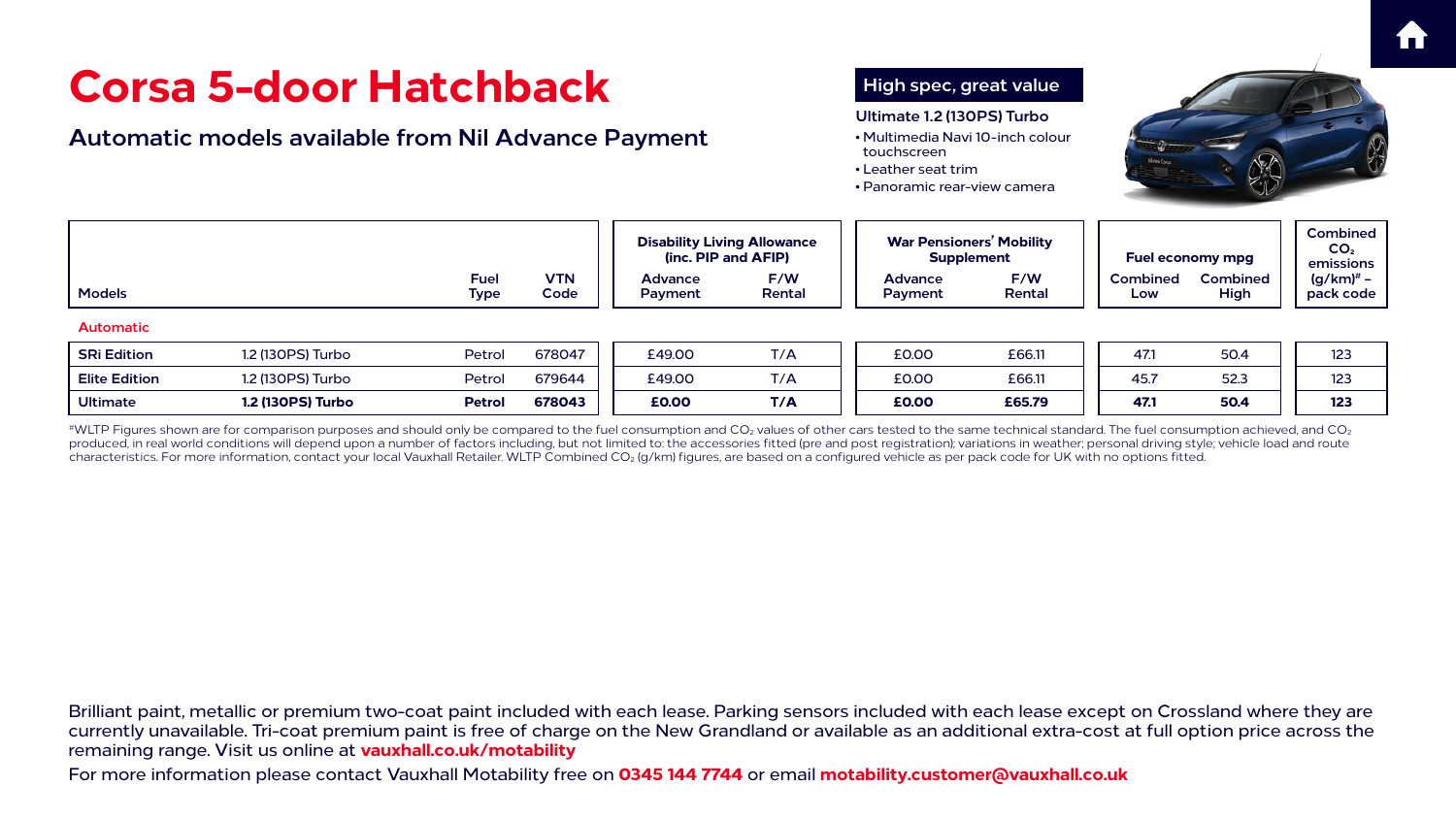For more information please contact Vauxhall Motability free on **0345 144 7744** or email **motability.customer@vauxhall.co.uk**





## **Corsa-e 5-door Hatchback**

#The Corsa-e is a battery electric vehicle requiring mains electricity for charging. Range data given has been determined according to WLTP test procedure methodology. The figures shown are intended for comparability purposes only and should only be compared other cars tested to the same technical standard. The range you achieve under real world driving conditions will depend upon a number of factors, including but not limited to: the accessories fitted (pre and post registration); charging frequency; personal driving style; vehicle load and route characteristics; variations in weather; heating/air conditioning; pre-conditioning and battery condition. For more information, contact your local Vauxhall Retailer. WLTP Combined CO<sub>2</sub> (g/km) figures, are based on a configured vehicle as per pack code for UK with no options fitted.









| Corsa-e 5-door Hatchback<br><b>Electric models available from Nil Advance Payment</b> |                                    |                |            |                                                                                       |        |                | High spec, great value<br>Elite Premium 11kW (136PS)<br>• Charging solution included<br>• Rear parking distance sensors | • Multimedia Navi 10-inch touchscreen<br>with Apple CarPlay and Android Auto <sup>™</sup> |                                                                         |                                                                       |                                                             |
|---------------------------------------------------------------------------------------|------------------------------------|----------------|------------|---------------------------------------------------------------------------------------|--------|----------------|-------------------------------------------------------------------------------------------------------------------------|-------------------------------------------------------------------------------------------|-------------------------------------------------------------------------|-----------------------------------------------------------------------|-------------------------------------------------------------|
|                                                                                       |                                    | <b>Fuel</b>    | <b>VTN</b> | <b>Disability Living</b><br><b>Allowance</b><br>(inc. PIP and AFIP)<br><b>Advance</b> | F/W    | <b>Advance</b> | <b>War Pensioners'</b><br><b>Mobility Supplement</b><br>F/W                                                             |                                                                                           | <b>Battery energy</b><br>$(kWh/100km)^{\#}$<br><b>Combined Combined</b> | <b>Electric</b><br>range<br>$(miles)$ <sup>#</sup><br><b>Combined</b> | Combin<br>CO <sub>2</sub><br>emissio<br>(g/km) <sup>#</sup> |
| <b>Models</b>                                                                         |                                    | <b>Type</b>    | Code       | <b>Payment</b>                                                                        | Rental | <b>Payment</b> | Rental                                                                                                                  | Low                                                                                       | High                                                                    | High                                                                  | pack co                                                     |
| <b>Automatic</b>                                                                      |                                    |                |            |                                                                                       |        |                |                                                                                                                         |                                                                                           |                                                                         |                                                                       |                                                             |
| <b>SRi Nav Premium (11kW)</b>                                                         | <b>Electric Propulsion (136PS)</b> | <b>Battery</b> | 682062     | £0.00                                                                                 | T/A    | £0.00          | £65.79                                                                                                                  | 16.5                                                                                      | 16.8                                                                    | 222                                                                   | $\mathsf{O}$                                                |
| Elite Nav Premium (11kW)                                                              | <b>Electric Propulsion (136PS)</b> | <b>Battery</b> | 677168     | £0.00                                                                                 | T/A    | £0.00          | £65.79                                                                                                                  | 16.5                                                                                      | 16.8                                                                    | 222                                                                   | $\overline{O}$                                              |
| <b>SE Premium (11kW)</b>                                                              | Electric Propulsion (136PS)        | <b>Battery</b> | 678041     | £0.00                                                                                 | T/A    | £0.00          | £65.79                                                                                                                  | 16.5                                                                                      | 16.8                                                                    | 222                                                                   | $\overline{O}$                                              |
| <b>SRi Premium (11kW)</b>                                                             | Electric Propulsion (136PS)        | <b>Battery</b> | 678039     | £0.00                                                                                 | T/A    | £0.00          | £65.79                                                                                                                  | 16.5                                                                                      | 16.8                                                                    | 222                                                                   | $\overline{O}$                                              |
| Elite Premium (11kW)                                                                  | <b>Electric Propulsion (136PS)</b> | <b>Battery</b> | 678037     | £0.00                                                                                 | T/A    | £0.00          | £65.79                                                                                                                  | <b>16.5</b>                                                                               | <b>16.8</b>                                                             | 222                                                                   | $\mathbf{o}$                                                |

Nav models feature satellite navigation with colour monitor.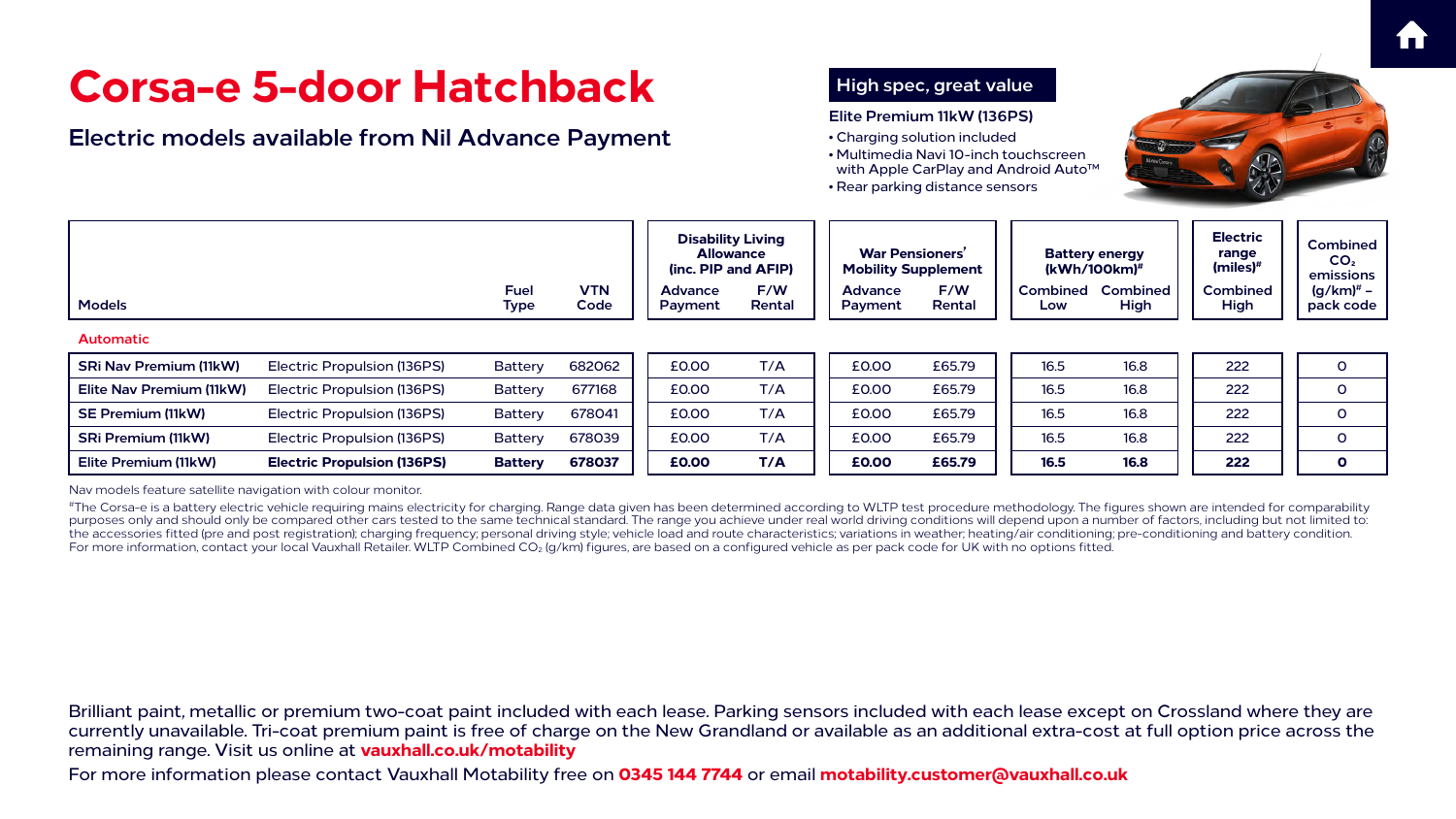For more information please contact Vauxhall Motability free on **0345 144 7744** or email **motability.customer@vauxhall.co.uk**









 $^{*\!}$ WLTP Figures shown are for comparison purposes and should only be compared to the fuel consumption and CO<sub>2</sub> values of other cars tested to the same technical standard. The fuel consumption achieved, and CO<sub>2</sub> produced, in real world conditions will depend upon a number of factors including, but not limited to: the accessories fitted (pre and post registration); variations in weather; personal driving style; vehicle load and route characteristics. For more information, contact your local Vauxhall Retailer. WLTP Combined CO2 (g/km) figures, are based on a configured vehicle as per pack code for UK with no options fitted.

|                 | All-new Astra 5-door Hatchback<br><b>Available from £249 Advance Payment</b> |                            |                    |                                                           |               | High spec, great value<br>Design 1.2 (130PS) Turbo<br>• Front and rear parking distance sensors<br>• Multimedia Pure Panel Navigation system<br>• LED headlights and tail lights<br>• Cruise control with intelligent<br>speed adaption |               |                         |                         | S                                    |
|-----------------|------------------------------------------------------------------------------|----------------------------|--------------------|-----------------------------------------------------------|---------------|-----------------------------------------------------------------------------------------------------------------------------------------------------------------------------------------------------------------------------------------|---------------|-------------------------|-------------------------|--------------------------------------|
|                 |                                                                              |                            |                    | <b>Disability Living Allowance</b><br>(inc. PIP and AFIP) |               | <b>War Pensioners' Mobility</b><br><b>Supplement</b>                                                                                                                                                                                    |               | <b>Fuel economy mpg</b> |                         | Combin<br>CO <sub>2</sub><br>emissio |
| <b>Models</b>   |                                                                              | <b>Fuel</b><br><b>Type</b> | <b>VTN</b><br>Code | <b>Advance</b><br>Payment                                 | F/W<br>Rental | <b>Advance</b><br>Payment                                                                                                                                                                                                               | F/W<br>Rental | <b>Combined</b><br>Low  | <b>Combined</b><br>High | (g/km) <sup>#</sup><br>pack co       |
| <b>Manual</b>   |                                                                              |                            |                    |                                                           |               |                                                                                                                                                                                                                                         |               |                         |                         |                                      |
| <b>Design</b>   | 1.2 (110PS) Turbo                                                            | Petrol                     | 677104             | £499.00                                                   | T/A           | <b>£0.00</b>                                                                                                                                                                                                                            | £69.07        | 51.4                    | 51.4                    | 123                                  |
|                 | <b>1.2 (130PS) Turbo</b>                                                     | <b>Petrol</b>              | 677103             | £249.00                                                   | T/A           | <b>£0.00</b>                                                                                                                                                                                                                            | £67.43        | 50.5                    | 51.4                    | 123                                  |
|                 | 1.5 (130PS) Turbo D                                                          | <b>Diesel</b>              | 677102             | £699.00                                                   | T/A           | £0.00                                                                                                                                                                                                                                   | £70.39        | 62.8                    | 65.7                    | 114                                  |
| <b>GS Line</b>  | 1.2 (130PS) Turbo                                                            | Petrol                     | 677101             | £349.00                                                   | T/A           | £0.00                                                                                                                                                                                                                                   | £68.08        | 50.5                    | 51.4                    | 124                                  |
|                 | 1.5 (130PS) Turbo D                                                          | <b>Diesel</b>              | 677099             | £799.00                                                   | T/A           | <b>£0.00</b>                                                                                                                                                                                                                            | £71.05        | 62.8                    | 65.7                    | 115                                  |
| <b>Ultimate</b> | 1.2 (130PS) Turbo                                                            | Petrol                     | 676819             | £1,099.00                                                 | T/A           | £154.00                                                                                                                                                                                                                                 | £72.00        | 50.5                    | 51.4                    | 126                                  |
|                 | 1.5 (130PS) Turbo D                                                          | <b>Diesel</b>              | 676818             | £1,399.00                                                 | T/A           | £236.00                                                                                                                                                                                                                                 | T/A           | 62.8                    | 65.7                    | 116                                  |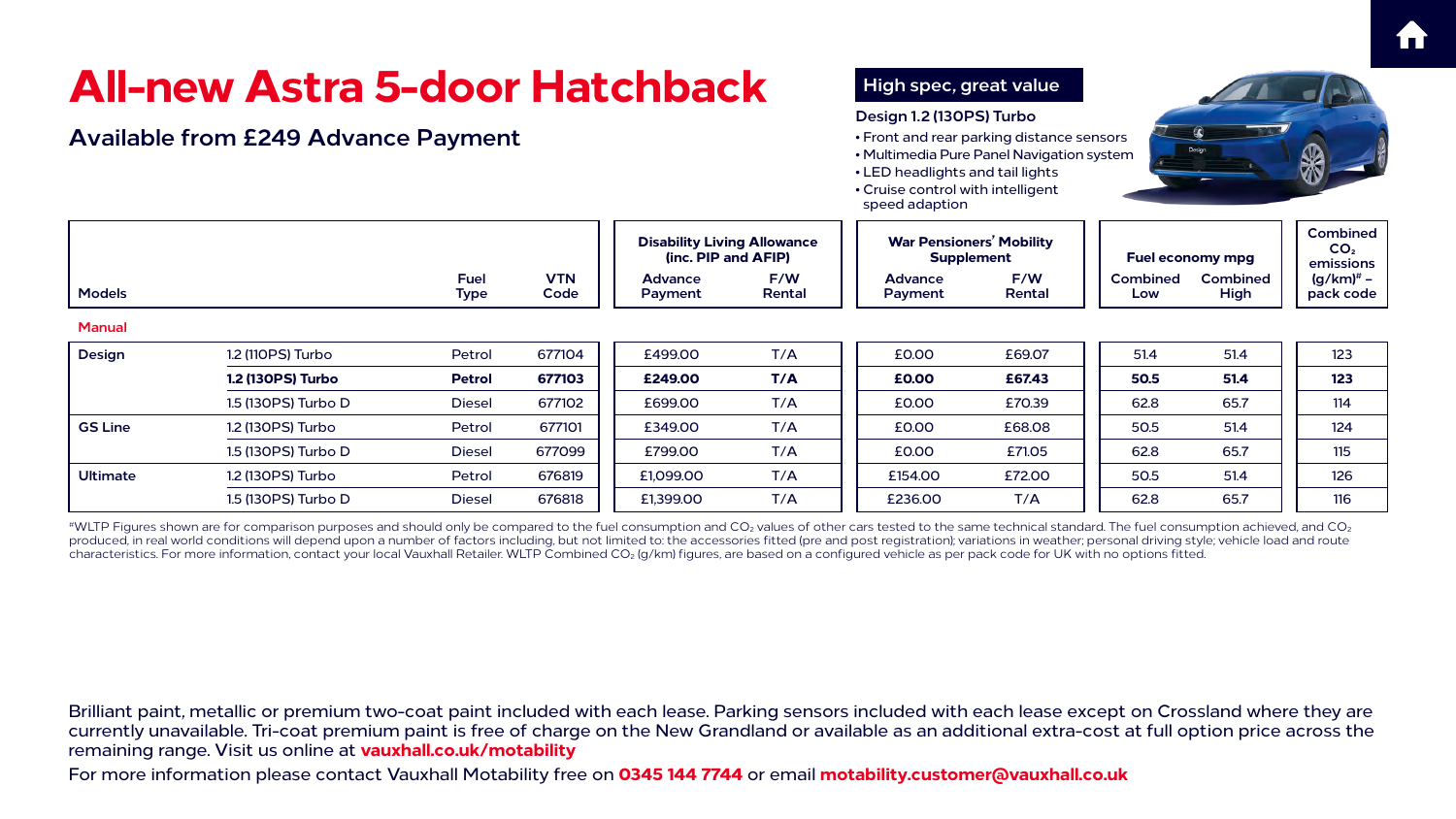For more information please contact Vauxhall Motability free on **0345 144 7744** or email **motability.customer@vauxhall.co.uk**













<sup>#</sup>WLTP Figures shown are for comparison purposes and should only be compared to the fuel consumption and CO<sub>2</sub> values of other cars tested to the same technical standard. The fuel consumption achieved, and CO<sub>2</sub> produced, in real world conditions will depend upon a number of factors including, but not limited to: the accessories fitted (pre and post registration); variations in weather; personal driving style; vehicle load and route characteristics. For more information, contact your local Vauxhall Retailer. WLTP Combined CO2 (g/km) figures, are based on a configured vehicle as per pack code for UK with no options fitted.

|                  | All-new Astra 5-door Hatchback             |                            |                    |                           |                                                           |                                                                                                                                                                           | High spec, great value<br><b>GS Line 1.2 (130PS) Turbo</b> |                        |                                |                                           |  |
|------------------|--------------------------------------------|----------------------------|--------------------|---------------------------|-----------------------------------------------------------|---------------------------------------------------------------------------------------------------------------------------------------------------------------------------|------------------------------------------------------------|------------------------|--------------------------------|-------------------------------------------|--|
|                  | <b>Available from £249 Advance Payment</b> |                            |                    |                           |                                                           | • Multimedia Pure Panel Pro<br><b>Navigation system</b><br>• Dual-zone electronic climate control<br>• 17-inch black alloy wheels<br>• Black Griffin logo and vizor frame |                                                            |                        | All-new Astra                  |                                           |  |
|                  |                                            |                            |                    |                           | <b>Disability Living Allowance</b><br>(inc. PIP and AFIP) |                                                                                                                                                                           | <b>War Pensioners' Mobility</b><br><b>Supplement</b>       |                        | Fuel economy mpg               |                                           |  |
| <b>Models</b>    |                                            | <b>Fuel</b><br><b>Type</b> | <b>VTN</b><br>Code | <b>Advance</b><br>Payment | F/W<br>Rental                                             | <b>Advance</b><br>Payment                                                                                                                                                 | F/W<br>Rental                                              | <b>Combined</b><br>Low | <b>Combined</b><br><b>High</b> | emissio<br>(g/km) <sup>#</sup><br>pack co |  |
| <b>Automatic</b> |                                            |                            |                    |                           |                                                           |                                                                                                                                                                           |                                                            |                        |                                |                                           |  |
| <b>Design</b>    | 1.2 (130PS) Turbo                          | Petrol                     | 676821             | £849.00                   | T/A                                                       | <b>£0.00</b>                                                                                                                                                              | £71.37                                                     | 49.5                   | 50.5                           | 126                                       |  |
|                  | 1.5 (130PS) Turbo D                        | <b>Diesel</b>              | 676820             | £1,199.00                 | T/A                                                       | <b>£0.00</b>                                                                                                                                                              | T/A                                                        | 61.4                   | 62.8                           | 118                                       |  |
| <b>GS Line</b>   | <b>1.2 (130PS) Turbo</b>                   | <b>Petrol</b>              | 677100             | £849.00                   | T/A                                                       | £0.00                                                                                                                                                                     | £71.37                                                     | 49.5                   | 50.5                           | 127                                       |  |
|                  | 1.5 (130PS) Turbo D                        | <b>Diesel</b>              | 677098             | £1,099.00                 | T/A                                                       | £154.00                                                                                                                                                                   | £72.00                                                     | 61.4                   | 62.8                           | 118                                       |  |
| <b>Ultimate</b>  | 1.2 (130PS) Turbo                          | Petrol                     | 677096             | £1,349.00                 | T/A                                                       | £186.00                                                                                                                                                                   | T/A                                                        | 49.5                   | 50.5                           | 128                                       |  |
|                  | 1.5 (130PS) Turbo D                        | <b>Diesel</b>              | 676817             | £1,499.00                 | T/A                                                       | £336.00                                                                                                                                                                   | T/A                                                        | 61.4                   | 62.8                           | <b>120</b>                                |  |
|                  | <b>Plug-in HYBRID-e Automatic</b>          |                            |                    |                           |                                                           |                                                                                                                                                                           |                                                            |                        |                                |                                           |  |
| <b>GS Line</b>   | 1.6 (180PS) Turbo/Electric                 | Petrol/Electric            | 677097             | £6,549.00                 | T/A                                                       | £5,386.00                                                                                                                                                                 | T/A                                                        | 256                    | 256                            | 24                                        |  |
| <b>Ultimate</b>  | 1.6 (180PS) Turbo/Electric                 | <b>Petrol/Electric</b>     | 676812             | £6,999.00                 | T/A                                                       | £5,836.00                                                                                                                                                                 | T/A                                                        | 256                    | 256                            | 25                                        |  |
|                  |                                            |                            |                    |                           |                                                           |                                                                                                                                                                           |                                                            |                        |                                |                                           |  |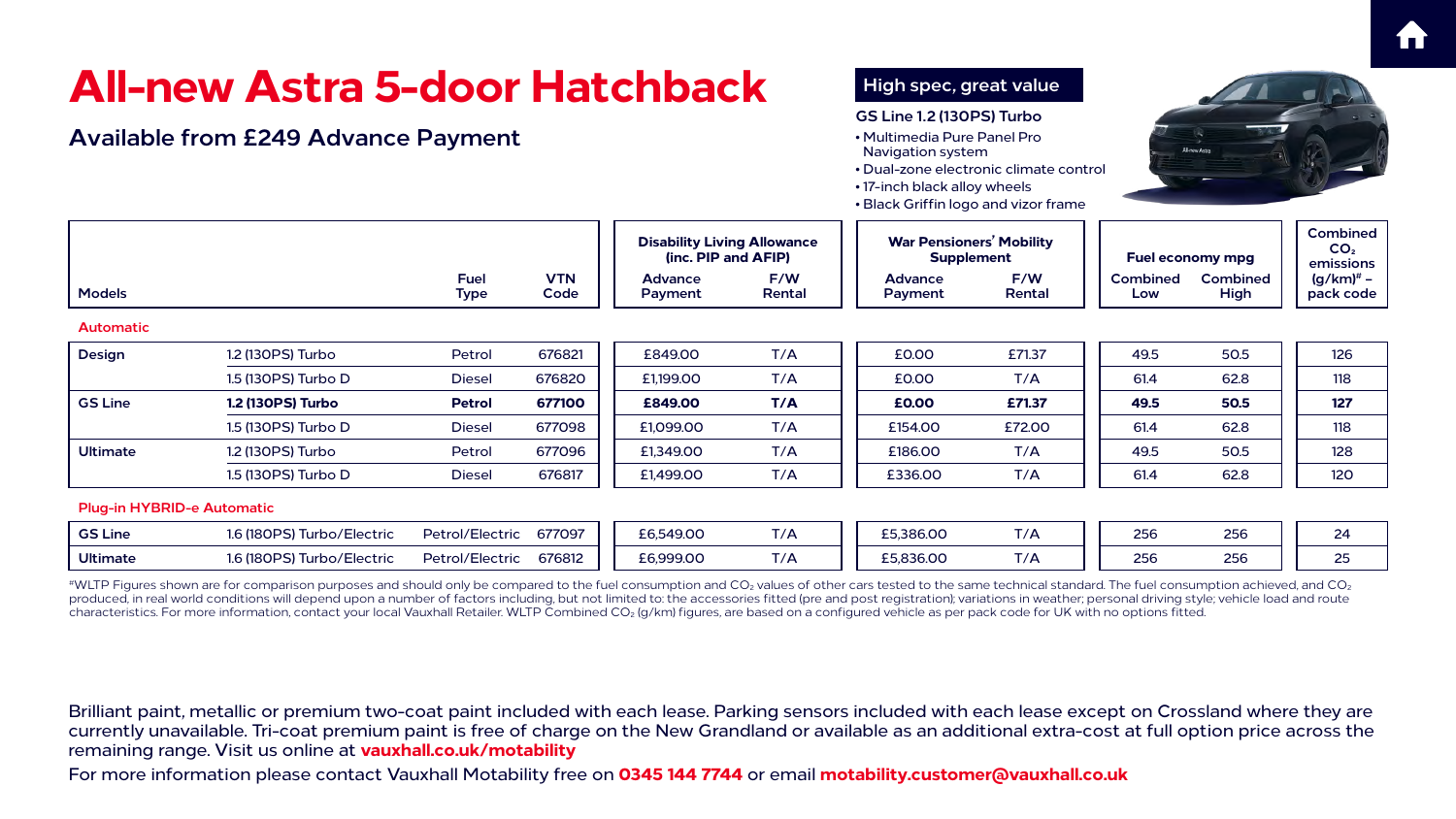For more information please contact Vauxhall Motability free on **0345 144 7744** or email **motability.customer@vauxhall.co.uk**

|  | <b>Tourer</b> |  |
|--|---------------|--|
|  |               |  |
|  |               |  |

## **All-new Astra 5-door Sports**

### **Available from £349 Advance Payment**



| $\sim$ |  |
|--------|--|
|        |  |
|        |  |
|        |  |
|        |  |
|        |  |





|                  |                          |                            |                    | <b>Disability Living Allowance</b><br>(inc. PIP and AFIP) |               | <b>War Pensioners' Mobility</b><br><b>Supplement</b> |               | <b>Fuel economy mpg</b> |                         | Combin<br>CO <sub>2</sub><br>emissio |  |
|------------------|--------------------------|----------------------------|--------------------|-----------------------------------------------------------|---------------|------------------------------------------------------|---------------|-------------------------|-------------------------|--------------------------------------|--|
| <b>Models</b>    |                          | <b>Fuel</b><br><b>Type</b> | <b>VTN</b><br>Code | <b>Advance</b><br>Payment                                 | F/W<br>Rental | <b>Advance</b><br>Payment                            | F/W<br>Rental | <b>Combined</b><br>Low  | <b>Combined</b><br>High | $(g/km)^{\#}$<br>pack co             |  |
| <b>Manual</b>    |                          |                            |                    |                                                           |               |                                                      |               |                         |                         |                                      |  |
| <b>Design</b>    | 1.2 (110PS) Turbo        | Petrol                     | 676799             | £599.00                                                   | T/A           | £0.00                                                | £69.73        | 126                     | 127                     | 126                                  |  |
|                  | <b>1.2 (130PS) Turbo</b> | <b>Petrol</b>              | 676798             | £349.00                                                   | T/A           | £0.00                                                | £68.08        | <b>126</b>              | 129                     | 126                                  |  |
|                  | 1.5 (130PS) Turbo D      | <b>Diesel</b>              | 676796             | £799.00                                                   | T/A           | £0.00                                                | £71.05        | 119                     | 112                     | 116                                  |  |
| <b>GS Line</b>   | 1.2 (130PS) Turbo        | Petrol                     | 676794             | £449.00                                                   | T/A           | £0.00                                                | £68.74        | 126                     | 129                     | 128                                  |  |
|                  | 1.5 (130PS) Turbo D      | <b>Diesel</b>              | 676792             | £899.00                                                   | T/A           | £45.00                                               | £71.40        | 119                     | 112                     | 117                                  |  |
| <b>Automatic</b> |                          |                            |                    |                                                           |               |                                                      |               |                         |                         |                                      |  |
| <b>Design</b>    | 1.2 (130PS) Turbo        | Petrol                     | 676797             | £949.00                                                   | T/A           | £0.00                                                | £72.00        | 126                     | 129                     | 128                                  |  |
|                  | 1.5 (130PS) Turbo D      | <b>Diesel</b>              | 676795             | £1,099.00                                                 | T/A           | £154.00                                              | £72.00        | 119                     | 112                     | 119                                  |  |
| <b>GS Line</b>   | 1.2 (130PS) Turbo        | Petrol                     | 676793             | £949.00                                                   | T/A           | £0.00                                                | £72.00        | 126                     | 129                     | 130                                  |  |
|                  | 1.5 (130PS) Turbo D      | <b>Diesel</b>              | 676791             | £1,199.00                                                 | T/A           | £0.00                                                | T/A           | 119                     | 112                     | <b>120</b>                           |  |

 $^{\#}$ WLTP Figures shown are for comparison purposes and should only be compared to the fuel consumption and CO<sub>2</sub> values of other cars tested to the same technical standard. The fuel consumption achieved, and CO<sub>2</sub> produced, in real world conditions will depend upon a number of factors including, but not limited to: the accessories fitted (pre and post registration); variations in weather; personal driving style; vehicle load and route characteristics. For more information, contact your local Vauxhall Retailer. WLTP Combined CO<sub>2</sub> (g/km) figures, are based on a configured vehicle as per pack code for UK with no options fitted.

### **High spec, great value**

### **Design 1.2 (130PS) Turbo**

- Front and rear parking distance sensors
- Multimedia Pure Panel Navigation system
- LED headlights and tail lights
- Cruise control with intelligent speed adaption



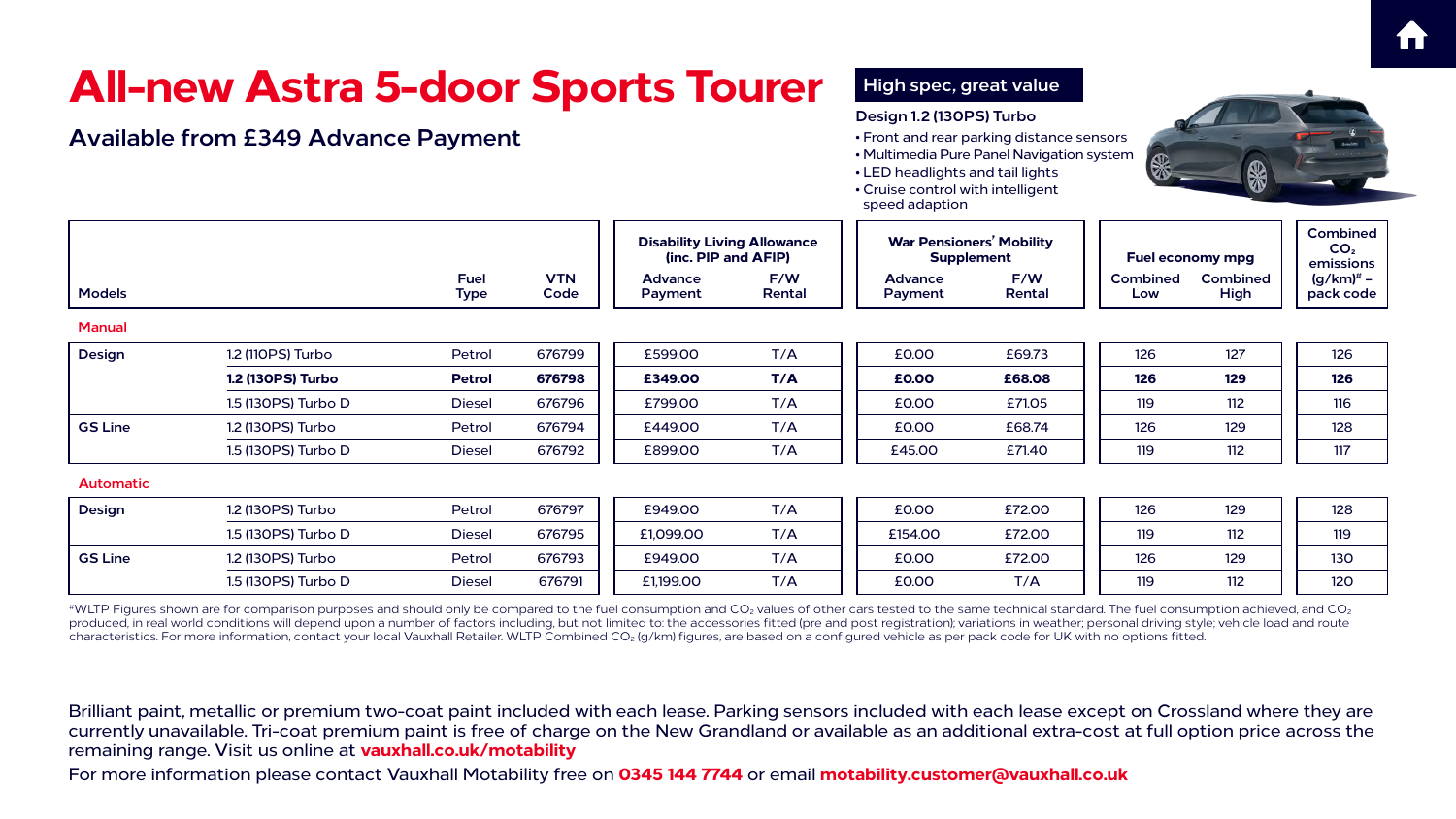For more information please contact Vauxhall Motability free on **0345 144 7744** or email **motability.customer@vauxhall.co.uk**









Nav models feature satellite navigation with colour monitor.

Please note: Vehicles with BlueInjection technology will need regular AdBlue® top-ups also between servicing requirements. An indicator integrated into the on-board computer will warn you when you need to top up. More information under [vauxhall.co.uk/adblue.html.](http://vauxhall.co.uk/adblue.html) In accordance with regulations R (EC) No. 715/2007 and R (EC) No. 692/2008 (in the versions respectively applicable).

 $^{\#}$ WLTP Figures shown are for comparison purposes and should only be compared to the fuel consumption and CO<sub>2</sub> values of other cars tested to the same technical standard. The fuel consumption achieved, and CO<sub>2</sub> produced, in real world conditions will depend upon a number of factors including, but not limited to: the accessories fitted (pre and post registration); variations in weather; personal driving style; vehicle load and route characteristics. For more information, contact your local Vauxhall Retailer. WLTP Combined CO<sub>2</sub> (g/km) figures, are based on a configured vehicle as per pack code for UK with no options fitted.

|                        | Mokka 5-door SUV<br><b>Manual models available from £249 Advance Payment</b> |               |                    |                                                           |               | High spec, great value<br>SRi Premium 1.2 (130PS) Turbo<br>• Multimedia Navi 10-inch touchscreen<br>with Apple CarPlay and Android Auto™<br>• Heated front seats and heated<br>steering wheel<br>• Front and rear parking distance sensors |               |                         |                         |                                             |
|------------------------|------------------------------------------------------------------------------|---------------|--------------------|-----------------------------------------------------------|---------------|--------------------------------------------------------------------------------------------------------------------------------------------------------------------------------------------------------------------------------------------|---------------|-------------------------|-------------------------|---------------------------------------------|
| <b>Fuel</b>            |                                                                              |               |                    | <b>Disability Living Allowance</b><br>(inc. PIP and AFIP) |               | <b>War Pensioners' Mobility</b><br><b>Supplement</b>                                                                                                                                                                                       |               | <b>Fuel economy mpg</b> |                         | <b>Combin</b><br>CO <sub>2</sub><br>emissio |
| <b>Models</b>          |                                                                              | <b>Type</b>   | <b>VTN</b><br>Code | <b>Advance</b><br>Payment                                 | F/W<br>Rental | <b>Advance</b><br><b>Payment</b>                                                                                                                                                                                                           | F/W<br>Rental | <b>Combined</b><br>Low  | <b>Combined</b><br>High | (g/km) <sup>#</sup><br>pack co              |
| <b>Manual</b>          |                                                                              |               |                    |                                                           |               |                                                                                                                                                                                                                                            |               |                         |                         |                                             |
| <b>SRi Premium</b>     | <b>1.2 (130PS) Turbo</b>                                                     | <b>Petrol</b> | 678021             | £249.00                                                   | T/A           | £0.00                                                                                                                                                                                                                                      | £67.43        | 50.4                    | 64.2                    | 126                                         |
|                        | 1.5 (110PS) Turbo D                                                          | <b>Diesel</b> | 678019             | £1,349.00                                                 | T/A           | £186.00                                                                                                                                                                                                                                    | T/A           | 64.2                    | 50.4                    | 116                                         |
| <b>SRi Nav Premium</b> | 1.2 (130PS) Turbo                                                            | Petrol        | 682375             | £249.00                                                   | T/A           | £0.00                                                                                                                                                                                                                                      | £67.43        | 50.4                    | 64.2                    | 127                                         |
| <b>Elite Nav</b>       | 1.2 (130PS) Turbo                                                            | Petrol        | 682350             | £449.00                                                   | T/A           | £0.00                                                                                                                                                                                                                                      | £68.74        | 50.4                    | 64.2                    | 116                                         |
| <b>Elite Edition</b>   | 1.2 (130PS) Turbo                                                            | Petrol        | 678033             | £449.00                                                   | T/A           | £0.00                                                                                                                                                                                                                                      | £68.74        | 50.4                    | 64.2                    | 126                                         |
|                        | 1.5 (110PS) Turbo D                                                          | <b>Diesel</b> | 678030             | £1,149.00                                                 | T/A           | £204.00                                                                                                                                                                                                                                    | £72.00        | 64.2                    | 50.4                    | 116                                         |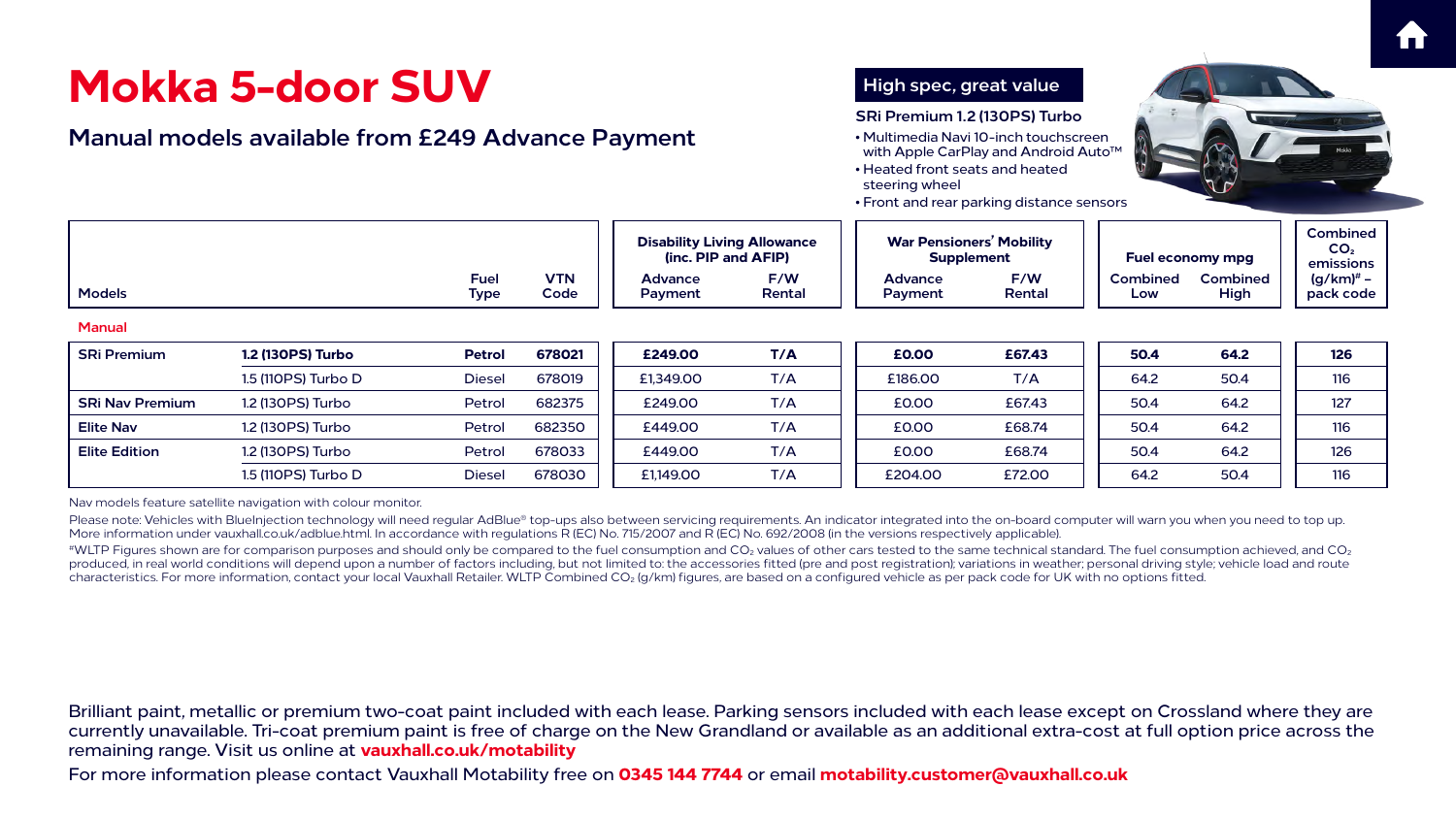For more information please contact Vauxhall Motability free on **0345 144 7744** or email **motability.customer@vauxhall.co.uk**











#WLTP Figures shown are for comparison purposes and should only be compared to the fuel consumption and CO<sub>2</sub> values of other cars tested to the same technical standard. The fuel consumption achieved, and CO<sub>2</sub> produced, in real world conditions will depend upon a number of factors including, but not limited to: the accessories fitted (pre and post registration); variations in weather; personal driving style; vehicle load and route characteristics. For more information, contact your local Vauxhall Retailer. WLTP Combined CO2 (g/km) figures, are based on a configured vehicle as per pack code for UK with no options fitted.

Nav models feature satellite navigation with colour monitor.

Please note: Vehicles with BlueInjection technology will need regular AdBlue® top-ups also between servicing requirements. An indicator integrated into the on-board computer will warn you when you need to top up. More information under [vauxhall.co.uk/adblue.html.](http://vauxhall.co.uk/adblue.html) In accordance with regulations R (EC) No. 715/2007 and R (EC) No. 692/2008 (in the versions respectively applicable).

|                          | Mokka 5-door SUV                                         |                            | High spec, great value |                                                           |               |                                                                                                                                                                                                                                |               |                        |                         |                                      |
|--------------------------|----------------------------------------------------------|----------------------------|------------------------|-----------------------------------------------------------|---------------|--------------------------------------------------------------------------------------------------------------------------------------------------------------------------------------------------------------------------------|---------------|------------------------|-------------------------|--------------------------------------|
|                          | <b>Manual models available from £249 Advance Payment</b> |                            |                        |                                                           |               | Elite Premium 1.2 (130PS) Turbo<br>• Multimedia Navi 10-inch touchscreen<br>with Apple CarPlay and Android Auto <sup>™</sup><br>• Heated front seats and heated<br>steering wheel<br>• Front and rear parking distance sensors |               |                        |                         |                                      |
|                          |                                                          |                            |                        | <b>Disability Living Allowance</b><br>(inc. PIP and AFIP) |               | <b>War Pensioners' Mobility</b><br><b>Supplement</b>                                                                                                                                                                           |               |                        | <b>Fuel economy mpg</b> | Combin<br>CO <sub>2</sub><br>emissio |
| <b>Models</b>            |                                                          | <b>Fuel</b><br><b>Type</b> | <b>VTN</b><br>Code     | <b>Advance</b><br>Payment                                 | F/W<br>Rental | <b>Advance</b><br>Payment                                                                                                                                                                                                      | F/W<br>Rental | <b>Combined</b><br>Low | Combined<br>High        | (g/km) <sup>#</sup><br>pack co       |
| <b>Manual</b>            |                                                          |                            |                        |                                                           |               |                                                                                                                                                                                                                                |               |                        |                         |                                      |
| <b>Elite Premium</b>     | <b>1.2 (130PS) Turbo</b>                                 | <b>Petrol</b>              | 678028                 | £549,00                                                   | T/A           | <b>£0.00</b>                                                                                                                                                                                                                   | £69.40        | 50.4                   | 64.2                    | 126                                  |
|                          | 1.5 (110PS) Turbo D                                      | <b>Diesel</b>              | 678025                 | £1,249.00                                                 | T/A           | £86.00                                                                                                                                                                                                                         | T/A           | 64.2                   | 50.4                    | 116                                  |
| <b>Elite Nav Premium</b> | 1.2 (130PS) Turbo                                        | Petrol                     | 682347                 | £549.00                                                   | T/A           | £0.00                                                                                                                                                                                                                          | £69.40        | 50.4                   | 64.2                    | 126                                  |
| <b>Ultimate</b>          | 1.5 (110PS) Turbo D                                      | <b>Diesel</b>              | 678023                 | £849.00                                                   | T/A           | £0.00                                                                                                                                                                                                                          | £71.37        | 64.2                   | 50.4                    | 116                                  |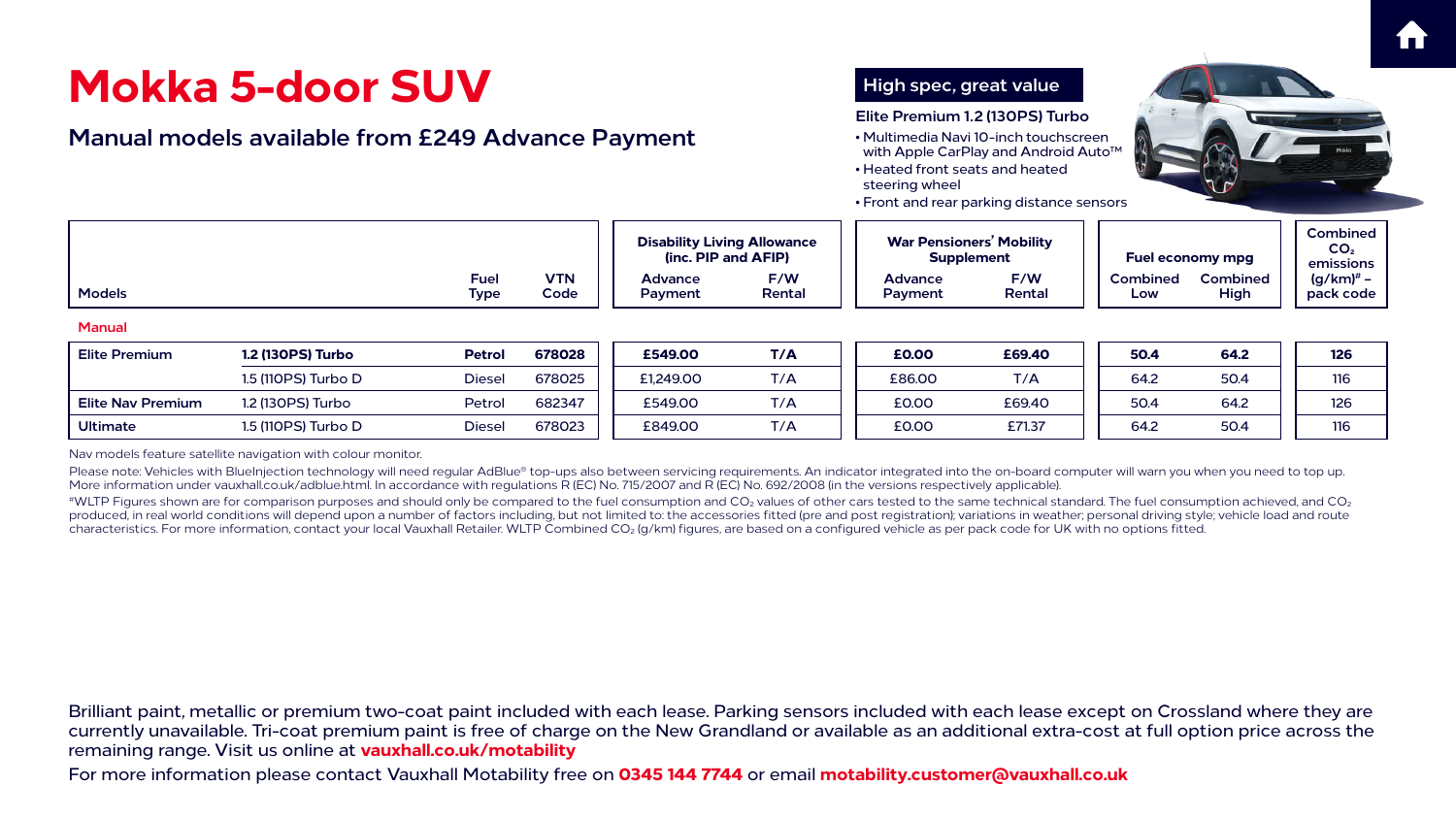For more information please contact Vauxhall Motability free on **0345 144 7744** or email **motability.customer@vauxhall.co.uk**











 $^{*\!}$ WLTP Figures shown are for comparison purposes and should only be compared to the fuel consumption and CO<sub>2</sub> values of other cars tested to the same technical standard. The fuel consumption achieved, and CO<sub>2</sub> produced, in real world conditions will depend upon a number of factors including, but not limited to: the accessories fitted (pre and post registration); variations in weather; personal driving style; vehicle load and route characteristics. For more information, contact your local Vauxhall Retailer. WLTP Combined CO2 (g/km) figures, are based on a configured vehicle as per pack code for UK with no options fitted.

|                      | <b>Mokka 5-door SUV</b><br><b>Automatic models available from £449 Advance Payment</b> |                            |                    |                                                           |               | High spec, great value<br>SRi Premium 1.2 (130PS) Turbo<br>• Multimedia Navi 10-inch touchscreen<br>with Apple CarPlay and Android Auto <sup>™</sup><br>• Heated front seats and heated<br>steering wheel<br>• Front and rear parking distance sensors |               |                        |                         |                                             |
|----------------------|----------------------------------------------------------------------------------------|----------------------------|--------------------|-----------------------------------------------------------|---------------|--------------------------------------------------------------------------------------------------------------------------------------------------------------------------------------------------------------------------------------------------------|---------------|------------------------|-------------------------|---------------------------------------------|
|                      |                                                                                        |                            |                    | <b>Disability Living Allowance</b><br>(inc. PIP and AFIP) |               | <b>War Pensioners' Mobility</b><br><b>Supplement</b>                                                                                                                                                                                                   |               |                        | <b>Fuel economy mpg</b> | <b>Combin</b><br>CO <sub>2</sub><br>emissio |
| <b>Models</b>        |                                                                                        | <b>Fuel</b><br><b>Type</b> | <b>VTN</b><br>Code | <b>Advance</b><br>Payment                                 | F/W<br>Rental | <b>Advance</b><br>Payment                                                                                                                                                                                                                              | F/W<br>Rental | <b>Combined</b><br>Low | Combined<br>High        | (g/km) <sup>#</sup><br>pack co              |
| <b>Automatic</b>     |                                                                                        |                            |                    |                                                           |               |                                                                                                                                                                                                                                                        |               |                        |                         |                                             |
| <b>SRi Premium</b>   | <b>1.2 (130PS) Turbo</b>                                                               | <b>Petrol</b>              | 678020             | £849.00                                                   | T/A           | <b>£0.00</b>                                                                                                                                                                                                                                           | £71.37        | 50.4                   | 50.4                    | 137                                         |
| <b>Elite Edition</b> | 1.2 (130PS) Turbo                                                                      | Petrol                     | 678031             | £949.00                                                   | T/A           | £0.00                                                                                                                                                                                                                                                  | £72.00        | 50.4                   | 50.4                    | 137                                         |
| <b>Elite Premium</b> | 1.2 (130PS) Turbo                                                                      | Petrol                     | 678026             | £949.00                                                   | T/A           | £0.00                                                                                                                                                                                                                                                  | £72.00        | 50.4                   | 50.4                    | 137                                         |
| <b>Ultimate</b>      | 1.2 (130PS) Turbo                                                                      | Petrol                     | 678024             | £449.00                                                   | T/A           | £0.00                                                                                                                                                                                                                                                  | £68.74        | 50.4                   | 50.4                    | 137                                         |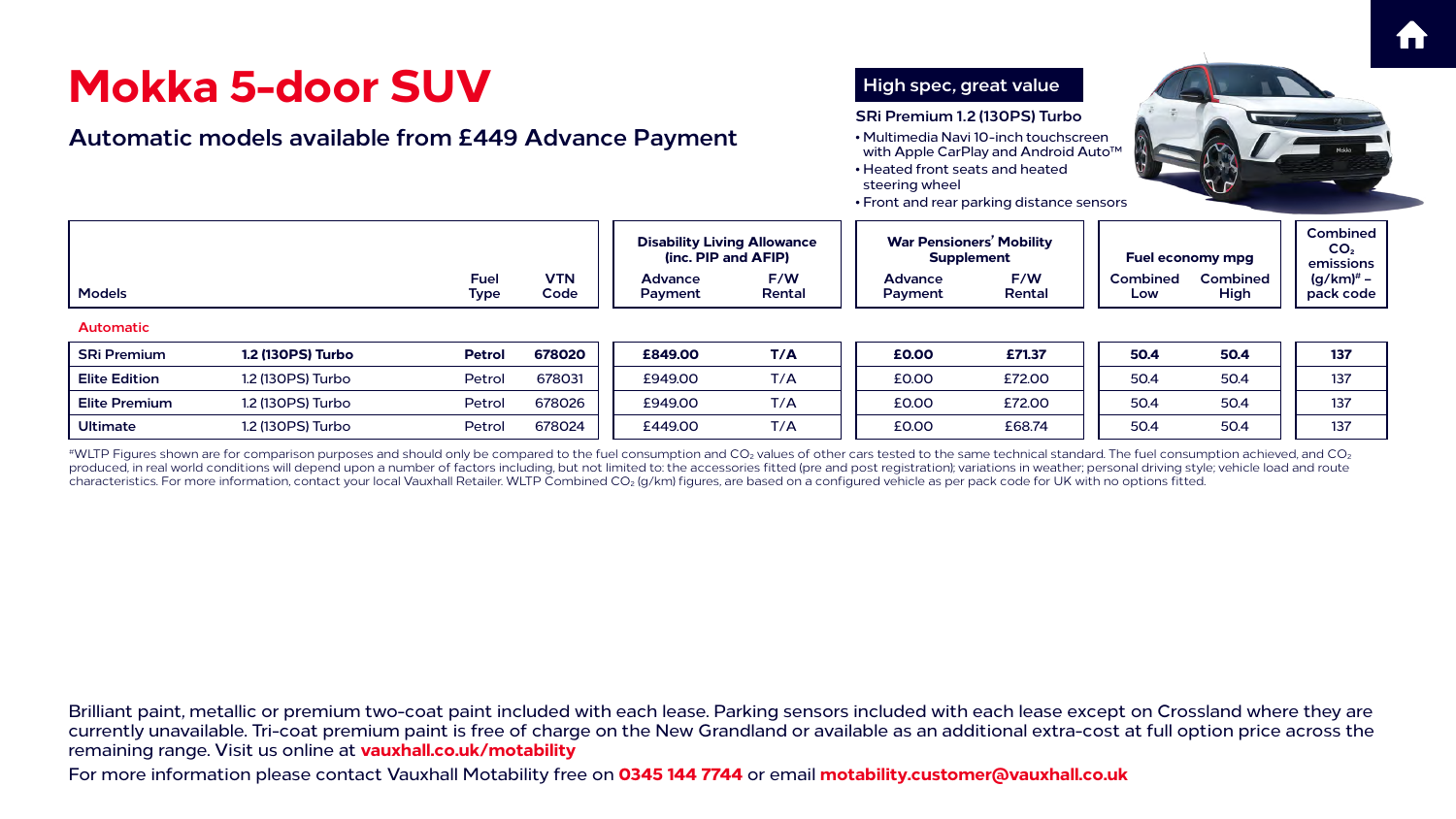For more information please contact Vauxhall Motability free on **0345 144 7744** or email **motability.customer@vauxhall.co.uk**





#The Mokka-e is a battery electric vehicle requiring mains electricity for charging. Range data given has been determined according to WLTP test procedure methodology. The figures shown are intended for comparability purposes only and should only be compared other cars tested to the same technical standard. The range you achieve under real world driving conditions will depend upon a number of factors, including but not limited to: the accessories fitted (pre and post registration); charging frequency; personal driving style; vehicle load and route characteristics; variations in weather; heating/air conditioning; pre-conditioning and battery condition. For more information, contact your local Vauxhall Retailer. WLTP Combined CO<sub>2</sub> (g/km) figures, are based on a configured vehicle as per pack code for UK with no options fitted.









|                                                           | Mokka-e 5-door SUV                                                                                                                                                                                      |                            | High spec, great value |                                                                     |               |                                                      |               |                 |                                             |                                                    |                                      |
|-----------------------------------------------------------|---------------------------------------------------------------------------------------------------------------------------------------------------------------------------------------------------------|----------------------------|------------------------|---------------------------------------------------------------------|---------------|------------------------------------------------------|---------------|-----------------|---------------------------------------------|----------------------------------------------------|--------------------------------------|
| <b>Electric models available from Nil Advance Payment</b> | SRi Premium 11kW (136PS) Auto<br>• Front and rear parking distance sensors<br>• Multimedia Navi 10-inch touchscreen<br>with Apple CarPlay and Android Auto <sup>™</sup><br>• Charging solution included |                            |                        |                                                                     |               |                                                      |               |                 |                                             |                                                    |                                      |
|                                                           |                                                                                                                                                                                                         |                            |                        | <b>Disability Living</b><br><b>Allowance</b><br>(inc. PIP and AFIP) |               | <b>War Pensioners'</b><br><b>Mobility Supplement</b> |               |                 | <b>Battery energy</b><br>$(kWh/100km)^{\#}$ | <b>Electric</b><br>range<br>$(miles)$ <sup>#</sup> | Combin<br>CO <sub>2</sub><br>emissio |
| <b>Models</b>                                             |                                                                                                                                                                                                         | <b>Fuel</b><br><b>Type</b> | <b>VTN</b><br>Code     | <b>Advance</b><br>Payment                                           | F/W<br>Rental | <b>Advance</b><br>Payment                            | F/W<br>Rental | Combined<br>Low | <b>Combined</b><br>High                     | <b>Combined</b><br>High                            | (g/km) <sup>#</sup><br>pack co       |
| <b>Automatic</b>                                          |                                                                                                                                                                                                         |                            |                        |                                                                     |               |                                                      |               |                 |                                             |                                                    |                                      |
| <b>SE Premium 11kW</b>                                    | Electric Propulsion (136PS)                                                                                                                                                                             | <b>Battery</b>             | 678017                 | £549.00                                                             | T/A           | £0.00                                                | £69.40        | 15.8            | 16.2                                        | 209                                                | $\overline{O}$                       |
| <b>SRi Premium 11kW</b>                                   | <b>Electric Propulsion (136PS)</b>                                                                                                                                                                      | Battery                    | 678016                 | £199.00                                                             | T/A           | £0.00                                                | £67.10        | 15.8            | 16.2                                        | 209                                                | $\mathbf{O}$                         |
| <b>Elite Premium 11kW</b>                                 | Electric Propulsion (136PS)                                                                                                                                                                             | <b>Battery</b>             | 678015                 | £299.00                                                             | T/A           | £0.00                                                | £67.76        | 15.8            | 16.2                                        | 209                                                | $\mathbf{O}$                         |
|                                                           | <b>Electric Propulsion (136PS)</b>                                                                                                                                                                      | <b>Battery</b>             | 678013                 | <b>£0.00</b>                                                        | T/A           | <b>£0.00</b>                                         | £65.79        | 15.8            | 16.2                                        | 209                                                | $\mathbf{O}$                         |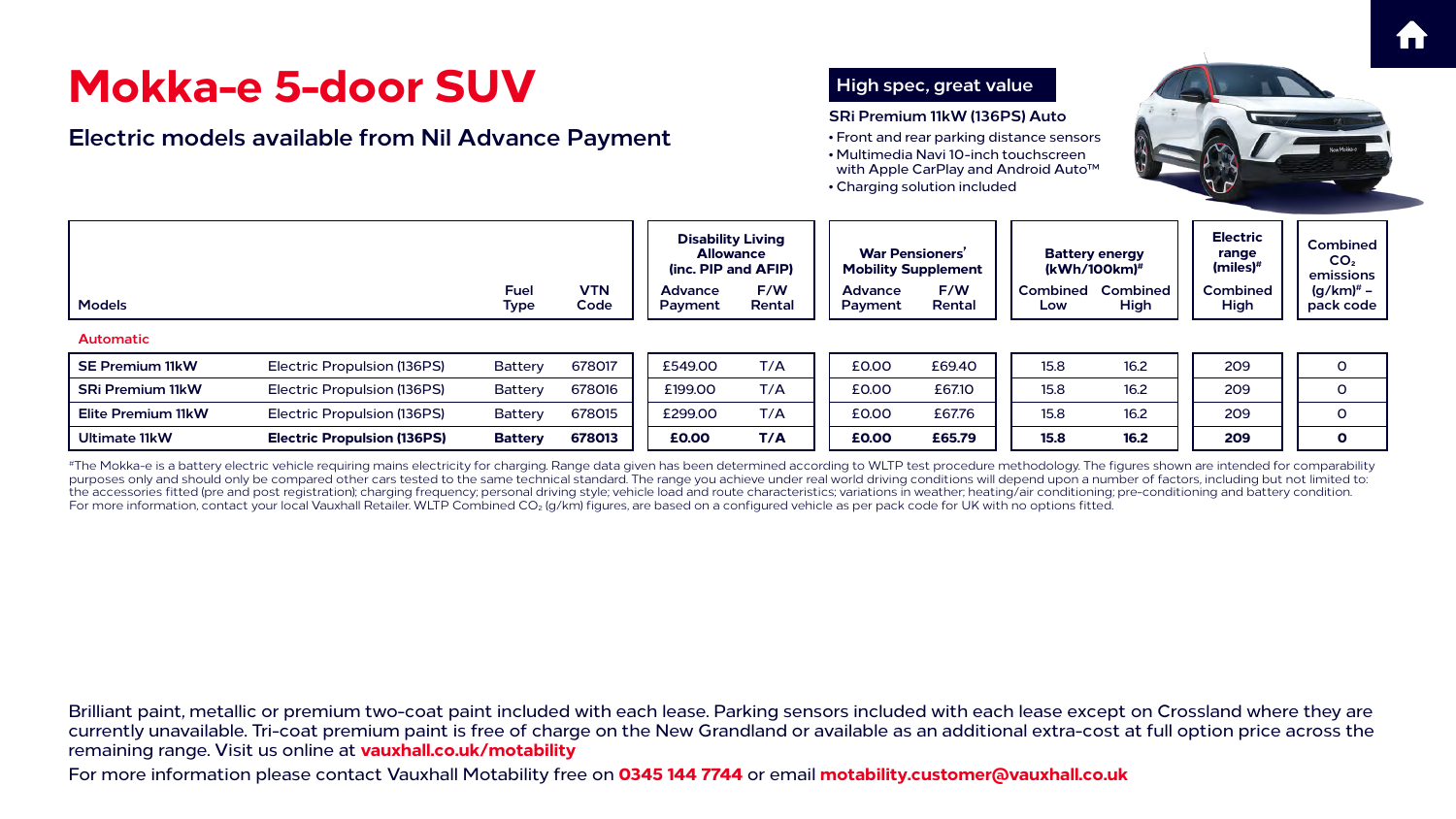For more information please contact Vauxhall Motability free on **0345 144 7744** or email **motability.customer@vauxhall.co.uk**

## **Crossland 5-door SUV**

### **Available from £999 Advance Payment**









| <b>Models</b><br><b>Manual</b> |                          | <b>Fuel</b><br><b>Type</b> | <b>VTN</b><br>Code | <b>Disability</b><br>(inc. P<br><b>Advance</b><br>Payment |
|--------------------------------|--------------------------|----------------------------|--------------------|-----------------------------------------------------------|
| <b>Ultimate</b>                | <b>1.2 (110PS) Turbo</b> | <b>Petrol</b>              | 677034             | £999.00                                                   |
|                                | 1.5 (110PS) Turbo D      | <b>Diesel</b>              | 678004             | £1,199.00                                                 |
| <b>Automatic</b>               |                          |                            |                    |                                                           |
| <b>Ultimate</b>                | 1.2 (130PS) Turbo D      | Petrol                     | 678005             | £1,249.00                                                 |
|                                |                          |                            |                    |                                                           |

 $^{\#}$ WLTP Figures shown are for comparison purposes and should only be compared to the fuel consumption and CO<sub>2</sub> values of other cars tested to the same technical standard. The fuel consumption achieved, and CO<sub>2</sub> produced, in real world conditions will depend upon a number of factors including, but not limited to: the accessories fitted (pre and post registration); variations in weather; personal driving style; vehicle load and route characteristics. For more information, contact your local Vauxhall Retailer. WLTP Combined CO<sub>2</sub> (g/km) figures, are based on a configured vehicle as per pack code for UK with no options fitted.

|                  | Crossland 5-door SUV<br><b>Available from £999 Advance Payment</b> | High spec, great value<br>Ultimate 1.2 (110PS) Turbo<br>• Dual-zone electronic climate control<br>• Multimedia Navi 8-inch touchscreen<br>with Apple CarPlay and Android Auto <sup>™</sup><br>• Heated front seats and steering wheel |                    |                                                           |               |                                                      |               |                         |                         |                                             |
|------------------|--------------------------------------------------------------------|---------------------------------------------------------------------------------------------------------------------------------------------------------------------------------------------------------------------------------------|--------------------|-----------------------------------------------------------|---------------|------------------------------------------------------|---------------|-------------------------|-------------------------|---------------------------------------------|
|                  |                                                                    |                                                                                                                                                                                                                                       |                    | <b>Disability Living Allowance</b><br>(inc. PIP and AFIP) |               | <b>War Pensioners' Mobility</b><br><b>Supplement</b> |               | <b>Fuel economy mpg</b> |                         | <b>Combin</b><br>CO <sub>2</sub><br>emissio |
| <b>Models</b>    |                                                                    | <b>Fuel</b><br><b>Type</b>                                                                                                                                                                                                            | <b>VTN</b><br>Code | <b>Advance</b><br><b>Payment</b>                          | F/W<br>Rental | <b>Advance</b><br>Payment                            | F/W<br>Rental | <b>Combined</b><br>Low  | <b>Combined</b><br>High | (g/km) <sup>#</sup><br>pack co              |
| <b>Manual</b>    |                                                                    |                                                                                                                                                                                                                                       |                    |                                                           |               |                                                      |               |                         |                         |                                             |
| <b>Ultimate</b>  | <b>1.2 (110PS) Turbo</b>                                           | <b>Petrol</b>                                                                                                                                                                                                                         | 677034             | £999.00                                                   | T/A           | £54.00                                               | £72.00        | 46.3                    | 48.7                    | 132                                         |
|                  | 1.5 (110PS) Turbo D                                                | <b>Diesel</b>                                                                                                                                                                                                                         | 678004             | £1,199.00                                                 | T/A           | £0.00                                                | T/A           | 60.1                    | 61.4                    | 123                                         |
| <b>Automatic</b> |                                                                    |                                                                                                                                                                                                                                       |                    |                                                           |               |                                                      |               |                         |                         |                                             |
| <b>Ultimate</b>  | 1.2 (130PS) Turbo D                                                | Petrol                                                                                                                                                                                                                                | 678005             | £1,249.00                                                 | T/A           | £86.00                                               | T/A           | 45.6                    | 46.3                    | 139                                         |
|                  |                                                                    |                                                                                                                                                                                                                                       |                    |                                                           |               |                                                      |               |                         |                         |                                             |



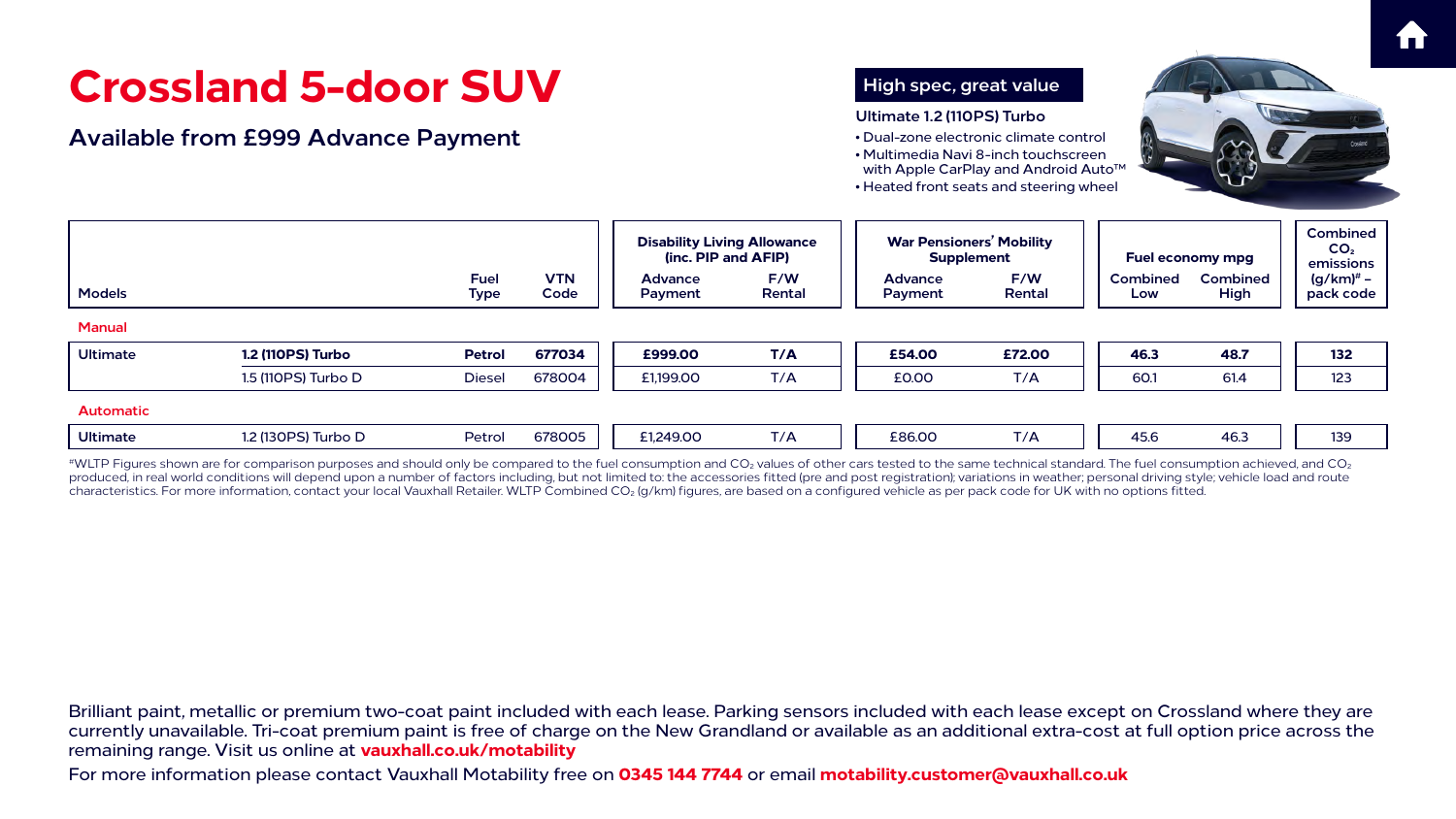For more information please contact Vauxhall Motability free on **0345 144 7744** or email **motability.customer@vauxhall.co.uk**













|                  | <b>New Grandland 5-door SUV</b><br><b>Available from £1,499 Advance Payment</b> |                            |                    |                           |                                                           | High spec, great value<br>Ultimate 1.2 (130PS) Turbo<br>• Multimedia Navi Pro 10-inch<br>touchscreen with Apple CarPlay<br>and Android Auto <sup>™</sup><br>• 360° panoramic rear-view<br>parking camera |                                                      |                         |                         |                                                 |
|------------------|---------------------------------------------------------------------------------|----------------------------|--------------------|---------------------------|-----------------------------------------------------------|----------------------------------------------------------------------------------------------------------------------------------------------------------------------------------------------------------|------------------------------------------------------|-------------------------|-------------------------|-------------------------------------------------|
|                  |                                                                                 |                            |                    |                           | <b>Disability Living Allowance</b><br>(inc. PIP and AFIP) |                                                                                                                                                                                                          | <b>War Pensioners' Mobility</b><br><b>Supplement</b> | <b>Fuel economy mpg</b> |                         | <b>Combined</b><br>CO <sub>2</sub><br>emissions |
| <b>Models</b>    |                                                                                 | <b>Fuel</b><br><b>Type</b> | <b>VTN</b><br>Code | <b>Advance</b><br>Payment | F/W<br>Rental                                             | <b>Advance</b><br>Payment                                                                                                                                                                                | F/W<br>Rental                                        | <b>Combined</b><br>Low  | <b>Combined</b><br>High | $(g/km)^*$ –<br>pack code                       |
| <b>Manual</b>    |                                                                                 |                            |                    |                           |                                                           |                                                                                                                                                                                                          |                                                      |                         |                         |                                                 |
| <b>Design</b>    | 1.2 (130PS) Turbo                                                               | Petrol                     | 677033             | £1,699.00                 | T/A                                                       | £536.00                                                                                                                                                                                                  | T/A                                                  | 44.8                    | 45.6                    | 139                                             |
| <b>GS Line</b>   | 1.2 (130PS) Turbo                                                               | Petrol                     | 677030             | £1,699.00                 | T/A                                                       | £536.00                                                                                                                                                                                                  | T/A                                                  | 44.8                    | 45.6                    | <b>140</b>                                      |
| <b>Ultimate</b>  | <b>1.2 (130PS) Turbo</b>                                                        | <b>Petrol</b>              | 677026             | £1,499.00                 | T/A                                                       | £336.00                                                                                                                                                                                                  | T/A                                                  | 44.8                    | 45.6                    | 141                                             |
| <b>Automatic</b> |                                                                                 |                            |                    |                           |                                                           |                                                                                                                                                                                                          |                                                      |                         |                         |                                                 |
| <b>Design</b>    | 1.2 (130PS) Turbo                                                               | Petrol                     | 677032             | £3,249.00                 | T/A                                                       | £2,086.00                                                                                                                                                                                                | T/A                                                  | 44.8                    | 45.6                    | 144                                             |
|                  | 1.5 (130PS) Turbo D                                                             | <b>Diesel</b>              | 677031             | £2,549.00                 | T/A                                                       | £1,386.00                                                                                                                                                                                                | T/A                                                  | 53.3                    | 54.3                    | 133                                             |
| <b>GS Line</b>   | 1.2 (130PS) Turbo                                                               | Petrol                     | 677029             | £2,649.00                 | T/A                                                       | £1,486.00                                                                                                                                                                                                | T/A                                                  | 44.8                    | 45.6                    | 145                                             |
|                  | 1.5 (130PS) Turbo D                                                             | <b>Diesel</b>              | 677028             | £2,449.00                 | T/A                                                       | £1,286.00                                                                                                                                                                                                | T/A                                                  | 53.3                    | 54.3                    | 134                                             |
| <b>Ultimate</b>  | 1.2 (130PS) Turbo                                                               | Petrol                     | 678481             | £2,599.00                 | T/A                                                       | £1,436.00                                                                                                                                                                                                | T/A                                                  | 44.8                    | 45.6                    | 146                                             |
|                  | 1.5 (130PS) Turbo D                                                             | <b>Diesel</b>              | 678480             | £2,449.00                 | T/A                                                       | £1,286.00                                                                                                                                                                                                | T/A                                                  | 53.3                    | 54.3                    | 135                                             |

Please note: Vehicles with BlueInjection technology will need regular AdBlue® top-ups also between servicing requirements. An indicator integrated into the on-board computer will warn you when you need to top up. More information under [vauxhall.co.uk/adblue.html.](http://vauxhall.co.uk/adblue.html) In accordance with regulations R (EC) No. 715/2007 and R (EC) No. 692/2008 (in the versions respectively applicable).

 $^{*\!}$ WLTP Figures shown are for comparison purposes and should only be compared to the fuel consumption and CO<sub>2</sub> values of other cars tested to the same technical standard. The fuel consumption achieved, and CO<sub>2</sub> produced, in real world conditions will depend upon a number of factors including, but not limited to: the accessories fitted (pre and post registration); variations in weather; personal driving style; vehicle load and route characteristics. For more information, contact your local Vauxhall Retailer. WLTP Combined CO<sub>2</sub> (g/km) figures, are based on a configured vehicle as per pack code for UK with no options fitted.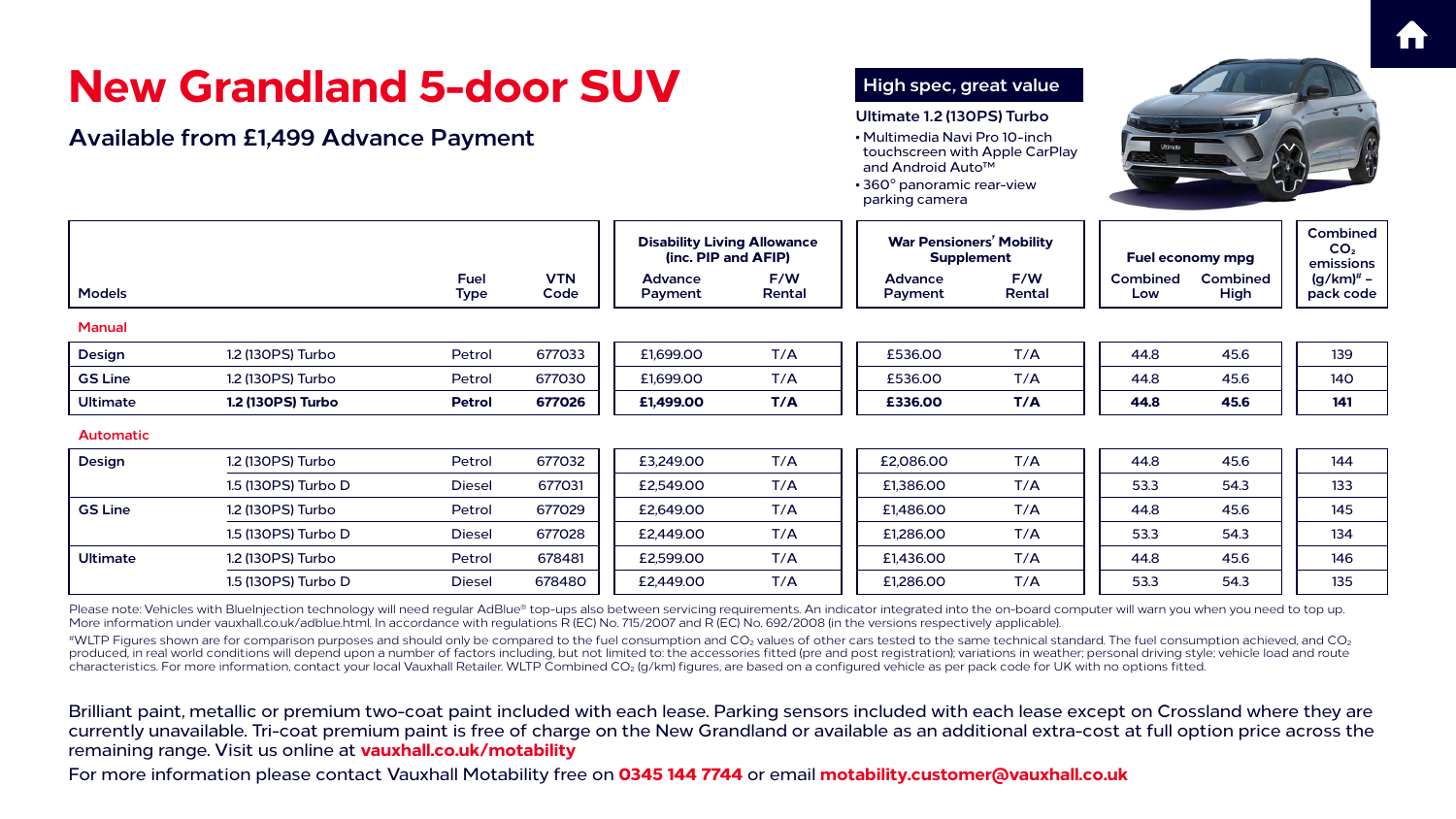For more information please contact Vauxhall Motability free on **0345 144 7744** or email **motability.customer@vauxhall.co.uk**









<sup>#</sup>WLTP Figures shown are for comparison purposes and should only be compared to the fuel consumption and CO<sub>2</sub> values of other cars tested to the same technical standard. The fuel consumption achieved, and CO<sub>2</sub> produced, in real world conditions will depend upon a number of factors including, but not limited to: the accessories fitted (pre and post registration); variations in weather; personal driving style; vehicle load and route characteristics. For more information, contact your local Vauxhall Retailer. WLTP Combined CO2 (g/km) figures, are based on a configured vehicle as per pack code for UK with no options fitted.

|                 | <b>New Grandland 5-door SUV</b>              |                                                                                                                                                                                          | High spec, great value |                                                           |               |                                                      |                      |                        |                                |                                               |
|-----------------|----------------------------------------------|------------------------------------------------------------------------------------------------------------------------------------------------------------------------------------------|------------------------|-----------------------------------------------------------|---------------|------------------------------------------------------|----------------------|------------------------|--------------------------------|-----------------------------------------------|
|                 | <b>Available from £4,749 Advance Payment</b> | Ultimate 1.6 (225PS) Petrol/Electric<br>• Multimedia Navi Pro 10-inch<br>touchscreen with Apple CarPlay<br>and Android Auto <sup>™</sup><br>• 360° panoramic rear-view<br>parking camera |                        |                                                           |               |                                                      |                      |                        |                                |                                               |
|                 |                                              |                                                                                                                                                                                          |                        | <b>Disability Living Allowance</b><br>(inc. PIP and AFIP) |               | <b>War Pensioners' Mobility</b><br><b>Supplement</b> |                      |                        | <b>Fuel economy mpg</b>        | <b>Combine</b><br>CO <sub>2</sub><br>emission |
| <b>Models</b>   |                                              | <b>Fuel</b><br><b>Type</b>                                                                                                                                                               | <b>VTN</b><br>Code     | <b>Advance</b><br>Payment                                 | F/W<br>Rental | <b>Advance</b><br>Payment                            | F/W<br><b>Rental</b> | <b>Combined</b><br>Low | <b>Combined</b><br><b>High</b> | $(g/km)^{\#}$<br>pack co                      |
|                 | <b>Plug-in HYBRID-e Automatic</b>            |                                                                                                                                                                                          |                        |                                                           |               |                                                      |                      |                        |                                |                                               |
| <b>GS Line</b>  | 1.6 (225PS) Petrol/Electric                  | <b>Hybrid</b>                                                                                                                                                                            | 677027                 | £8,799.00                                                 | T/A           | £7,636.00                                            | T/A                  | 192                    | 192                            | 31                                            |
| <b>Ultimate</b> | 1.6 (225PS) Petrol/Electric                  | <b>Hybrid</b>                                                                                                                                                                            | 677025                 | £6,749.00                                                 | T/A           | £5,586.00                                            | T/A                  | 192                    | 192                            | 31                                            |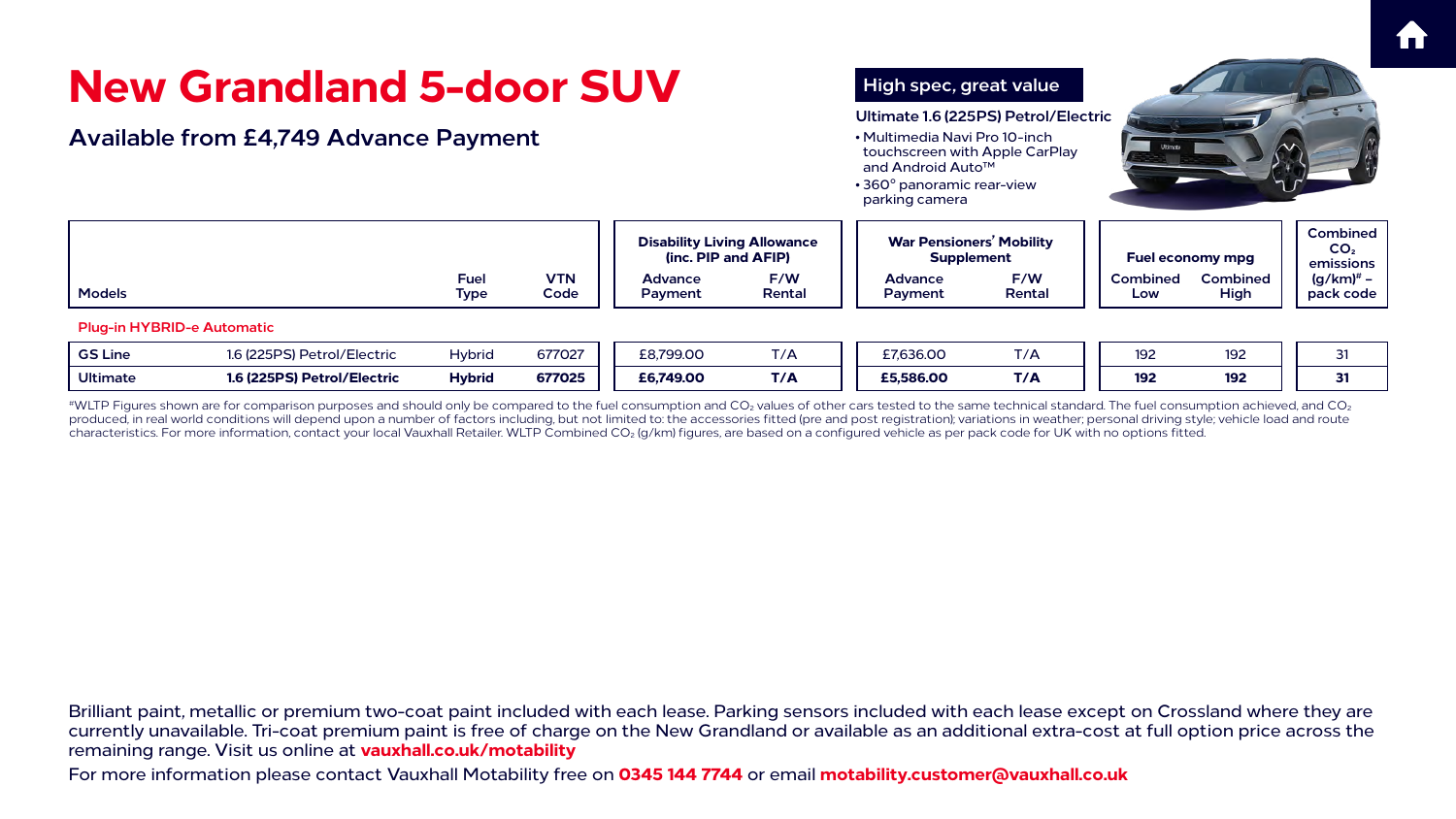For more information please contact Vauxhall Motability free on **0345 144 7744** or email **motability.customer@vauxhall.co.uk**





## **Combo-e Life**

#The Combo-e Life is a battery electric vehicle requiring mains electricity for charging. Range data given has been determined according to WLTP test procedure methodology. The figures shown are intended for comparability purposes only and should only be compared other cars tested to the same technical standard. The range you achieve under real world driving conditions will depend upon a number of factors, including but not limited to: the accessories fitted (pre and post registration); charging frequency; personal driving style; vehicle load and route characteristics; variations in weather; heating/air conditioning; pre-conditioning battery condition. For more information, contact your local Vauxhall Retailer. WLTP Combined CO<sub>2</sub> (g/km) figures, are based on a configured vehicle as per pack code for UK with no options fitted.







| <b>Combo-e Life</b><br>Electric models available from £3,799 Advance Payment |                                             |                            |                    |                                                                     |               | High spec, great value<br>SE 5-seater 7.4kW (136PS) Auto<br>• Flexible seating with large<br>boot space<br>• Wide driver doorway and<br>rear sliding doors |               |                                             |                                  |                                                    |                                      |
|------------------------------------------------------------------------------|---------------------------------------------|----------------------------|--------------------|---------------------------------------------------------------------|---------------|------------------------------------------------------------------------------------------------------------------------------------------------------------|---------------|---------------------------------------------|----------------------------------|----------------------------------------------------|--------------------------------------|
|                                                                              |                                             |                            |                    | <b>Disability Living</b><br><b>Allowance</b><br>(inc. PIP and AFIP) |               | <b>War Pensioners'</b><br><b>Mobility Supplement</b>                                                                                                       |               | <b>Battery energy</b><br>$(kWh/100km)^{\#}$ |                                  | <b>Electric</b><br>range<br>$(miles)$ <sup>#</sup> | Combin<br>CO <sub>2</sub><br>emissio |
| <b>Models</b>                                                                |                                             | <b>Fuel</b><br><b>Type</b> | <b>VTN</b><br>Code | <b>Advance</b><br>Payment                                           | F/W<br>Rental | <b>Advance</b><br>Payment                                                                                                                                  | F/W<br>Rental | Low                                         | <b>Combined Combined</b><br>High | <b>Combined</b><br>High                            | (g/km) <sup>#</sup><br>pack co       |
| <b>Automatic</b>                                                             |                                             |                            |                    |                                                                     |               |                                                                                                                                                            |               |                                             |                                  |                                                    |                                      |
| <b>SE 7.4kW</b>                                                              | <b>5-seater Electric Propulsion (136PS)</b> | <b>Battery</b>             | 680078             | £3,799.00                                                           | T/A           | £2,636.00                                                                                                                                                  | T/A           | <b>19.8</b>                                 | 21.1                             | 174                                                | $\mathbf 0$                          |
|                                                                              | 7-seater Electric Propulsion (136PS)        | <b>Battery</b>             | 680077             | £3,799.00                                                           | T/A           | £2,636.00                                                                                                                                                  | T/A           | 19.8                                        | 21.1                             | 174                                                | $\overline{O}$                       |
| <b>SEXL 7.4kW</b>                                                            | 7-seater Electric Propulsion (136PS)        | <b>Battery</b>             | 680076             | £3,799.00                                                           | T/A           | £2,643.00                                                                                                                                                  | £0.00         | 17.5                                        | 19.4                             | 174                                                | $\overline{O}$                       |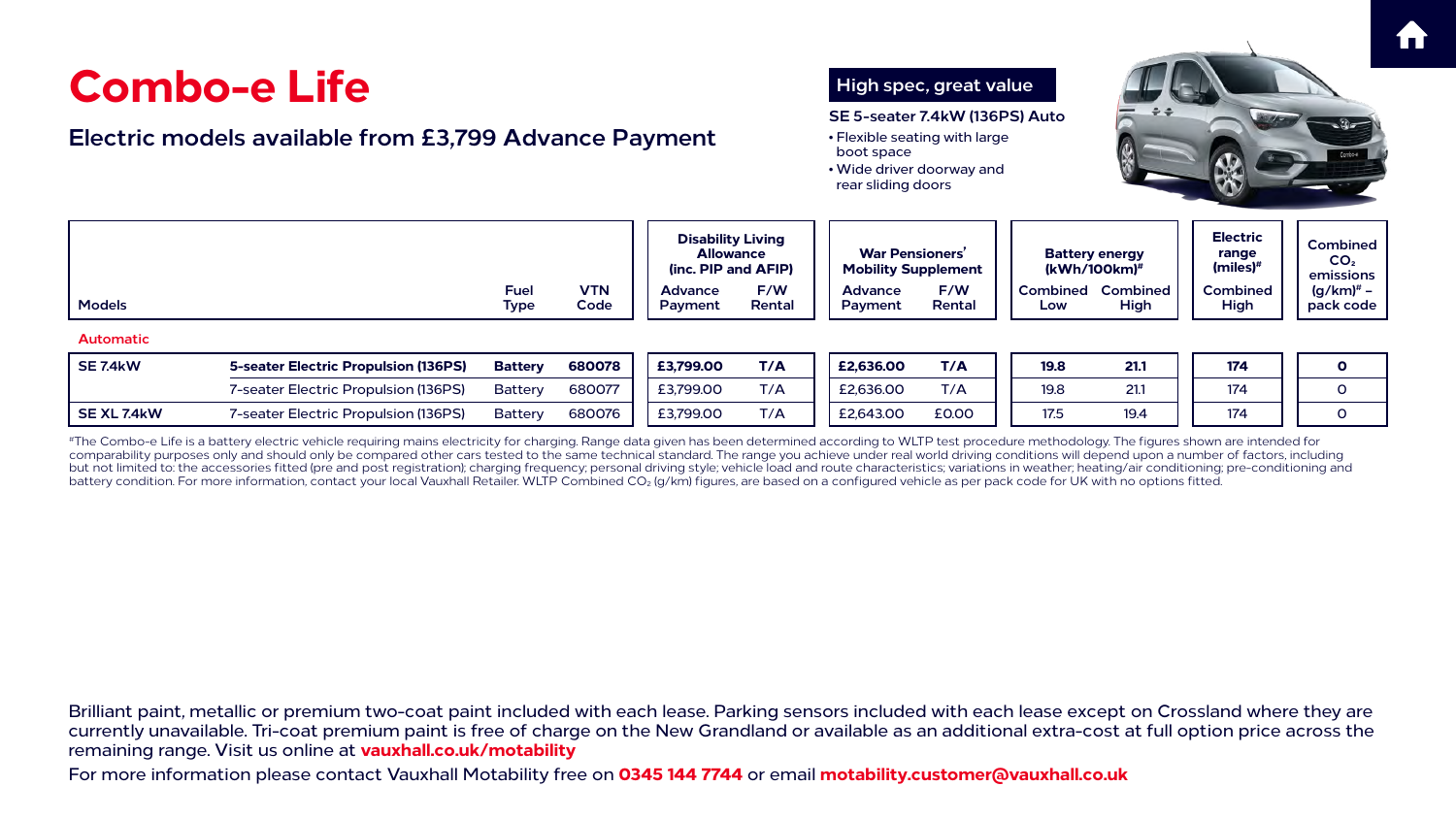For more information please contact Vauxhall Motability free on **0345 144 7744** or email **motability.customer@vauxhall.co.uk**



## **Vivaro-e Life**

#The Vivaro-e Life is a battery electric vehicle requiring mains electricity for charging. Range data given has been determined according to WLTP test procedure methodology. The figures shown are intended for comparability purposes only and should only be compared other cars tested to the same technical standard. The range you achieve under real world driving conditions will depend upon a number of factors, including but not limited to: the accessories fitted (pre and post registration); charging frequency; personal driving style; vehicle load and route characteristics; variations in weather; heating/air conditioning; pre-conditioning battery condition. For more information, contact your local Vauxhall Retailer. WLTP Combined CO<sub>2</sub> (g/km) figures, are based on a configured vehicle as per pack code for UK with no options fitted.

| <b>Vivaro-e Life</b><br>Electric models available from £1,999 Advance Payment | High spec, great value<br>Combi 7.4kW (136PS) Auto<br>• Charging solution included<br>$\Rightarrow$ $\Rightarrow$<br>• Up to 141 mile range on a<br>full charge<br>• Rear parking sensors |                    |                                                                     |               |                                                      |               |             |                                             |                                                                                                                |                                   |
|-------------------------------------------------------------------------------|-------------------------------------------------------------------------------------------------------------------------------------------------------------------------------------------|--------------------|---------------------------------------------------------------------|---------------|------------------------------------------------------|---------------|-------------|---------------------------------------------|----------------------------------------------------------------------------------------------------------------|-----------------------------------|
|                                                                               |                                                                                                                                                                                           |                    | <b>Disability Living</b><br><b>Allowance</b><br>(inc. PIP and AFIP) |               | <b>War Pensioners'</b><br><b>Mobility Supplement</b> |               |             | <b>Battery energy</b><br>$(kWh/100km)^{\#}$ | <b>Electric</b><br>range<br>(miles) <sup>#</sup><br>emissior<br><b>Combined</b><br>High<br>141<br>$\mathbf{O}$ | <b>Combine</b><br>CO <sub>2</sub> |
| <b>Models</b>                                                                 | <b>Fuel</b><br><b>Type</b>                                                                                                                                                                | <b>VTN</b><br>Code | <b>Advance</b><br>Payment                                           | F/W<br>Rental | <b>Advance</b><br>Payment                            | F/W<br>Rental | Low         | <b>Combined Combined</b><br>High            |                                                                                                                | $(g/km)^{*}$<br>pack cod          |
| <b>Automatic</b>                                                              |                                                                                                                                                                                           |                    |                                                                     |               |                                                      |               |             |                                             |                                                                                                                |                                   |
| Combi L 7.4kW<br>9-seater Electric Propulsion (136PS)                         | <b>Battery</b>                                                                                                                                                                            | 680116             | £1,999.00                                                           | T/A           | £836.00                                              | T/A           | <b>19.8</b> | 21.1                                        |                                                                                                                |                                   |
| 8-seater Electric Propulsion (136PS)<br>Elite L 7.4kW                         | <b>Battery</b>                                                                                                                                                                            | 681329             | £3,799.00                                                           | T/A           | £2,636.00                                            | T/A           | 19.8        | 21.1                                        | 141                                                                                                            | $\overline{O}$                    |

| <b>Vivaro-e Life</b><br>Electric models available from £1,999 Advance Payment |                                      |                            |                    |                           |                                                                     | High spec, great value<br>Combi 7.4kW (136PS) Auto<br>• Charging solution included<br>$\Rightarrow$ $\Rightarrow$<br>• Up to 141 mile range on a<br>full charge<br>• Rear parking sensors |               |             |                                             |                                                  |                                        |  |
|-------------------------------------------------------------------------------|--------------------------------------|----------------------------|--------------------|---------------------------|---------------------------------------------------------------------|-------------------------------------------------------------------------------------------------------------------------------------------------------------------------------------------|---------------|-------------|---------------------------------------------|--------------------------------------------------|----------------------------------------|--|
|                                                                               |                                      |                            |                    |                           | <b>Disability Living</b><br><b>Allowance</b><br>(inc. PIP and AFIP) | <b>War Pensioners'</b><br><b>Mobility Supplement</b>                                                                                                                                      |               |             | <b>Battery energy</b><br>$(kWh/100km)^{\#}$ | <b>Electric</b><br>range<br>(miles) <sup>#</sup> | Combine<br>CO <sub>2</sub><br>emissior |  |
| <b>Models</b>                                                                 |                                      | <b>Fuel</b><br><b>Type</b> | <b>VTN</b><br>Code | <b>Advance</b><br>Payment | F/W<br>Rental                                                       | <b>Advance</b><br><b>Payment</b>                                                                                                                                                          | F/W<br>Rental | Low         | <b>Combined Combined</b><br>High            | <b>Combined</b><br>High                          | $(g/km)^{\#}$<br>pack cod              |  |
| <b>Automatic</b>                                                              |                                      |                            |                    |                           |                                                                     |                                                                                                                                                                                           |               |             |                                             |                                                  |                                        |  |
| Combi L 7.4kW                                                                 | 9-seater Electric Propulsion (136PS) | <b>Battery</b>             | 680116             | £1,999.00                 | T/A                                                                 | £836.00                                                                                                                                                                                   | T/A           | <b>19.8</b> | 21.1                                        | 141                                              | $\mathbf O$                            |  |
| Elite L 7.4kW                                                                 | 8-seater Electric Propulsion (136PS) | <b>Battery</b>             | 681329             | £3,799.00                 | T/A                                                                 | £2,636.00                                                                                                                                                                                 | T/A           | 19.8        | 21.1                                        | 141                                              | $\overline{O}$                         |  |
|                                                                               |                                      |                            |                    |                           |                                                                     |                                                                                                                                                                                           |               |             |                                             |                                                  |                                        |  |



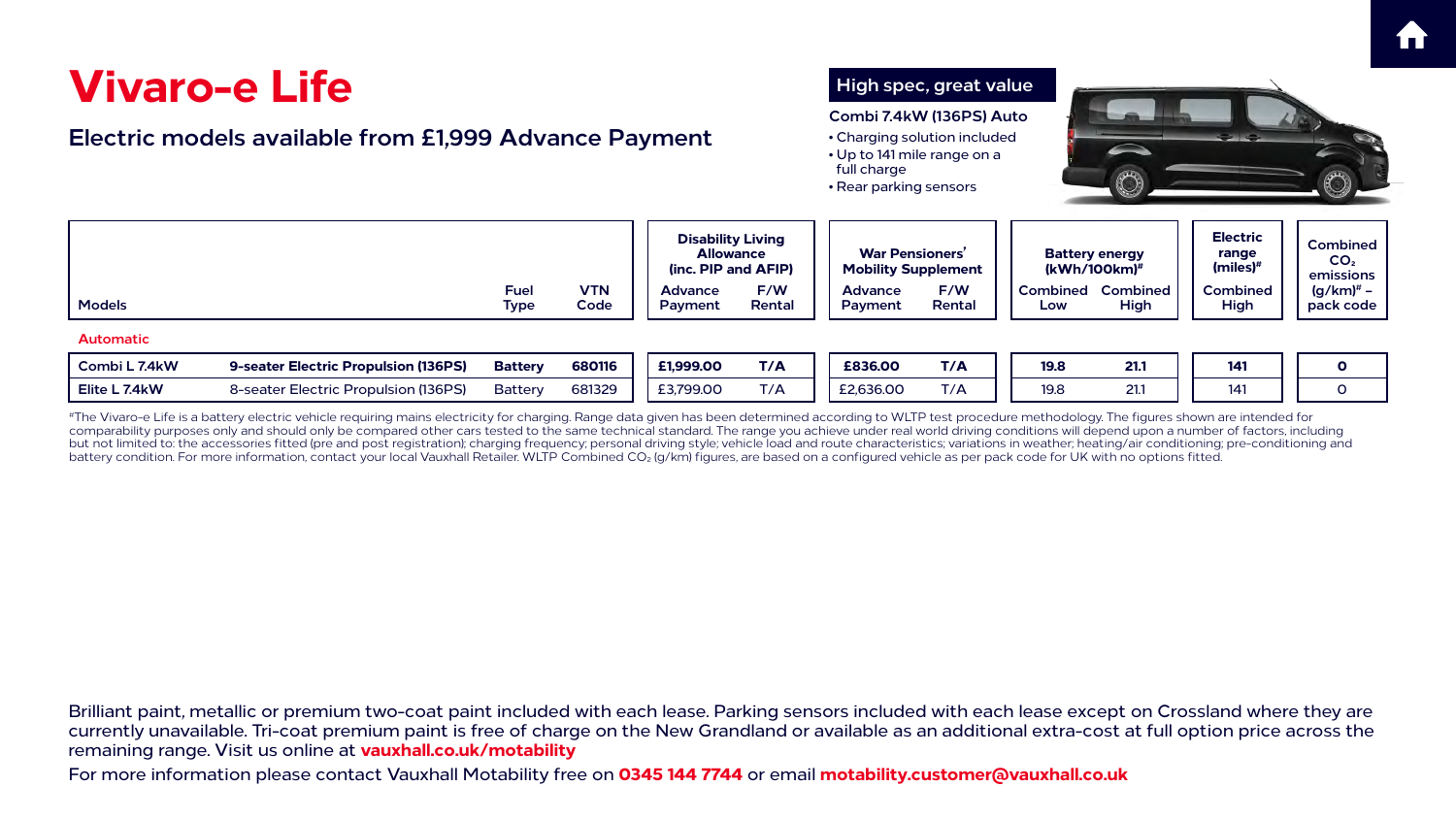Privacy Policy – For full details please visit: [vauxhall.co.uk/privacy](http://vauxhall.co.uk/privacy)

Every effort has been made to ensure that the contents of this document were accurate and up-to-date at the time of publication – April 2022. The invoice price, including delivery to Retailer, factory-fitted options, accessories fitted by the Retailer and number plates, is subject to VAT. The right is reserved to alter specifications and prices, and withdraw products from sale, without notice. Please note that Vauxhall Retailers are not the agents of Vauxhall Motors Limited and are not authorised to bind the Company by any specific or implied undertaking or representation. It is advisable to ensure that your motor insurance policy provides adequate cover for additional fitted options and accessories. All rights reserved. No part of this publication may be reproduced in any form or by any means, without the prior written permission of Vauxhall Motors Limited.

**Published April 2022 ©2022 Vauxhall Motors Limited Vauxhall Motors Limited, Luton LU4 9TT**

### For more information call **0345 144 7744**

### Discover the full Vauxhall range at **[vauxhall.co.uk](http://vauxhall.co.uk)**

### For Motability enquiries go online at **[vauxhall.co.uk/motability](http://vauxhall.co.uk/motability)**  or email **motability.customer@vauxhall.co.uk**